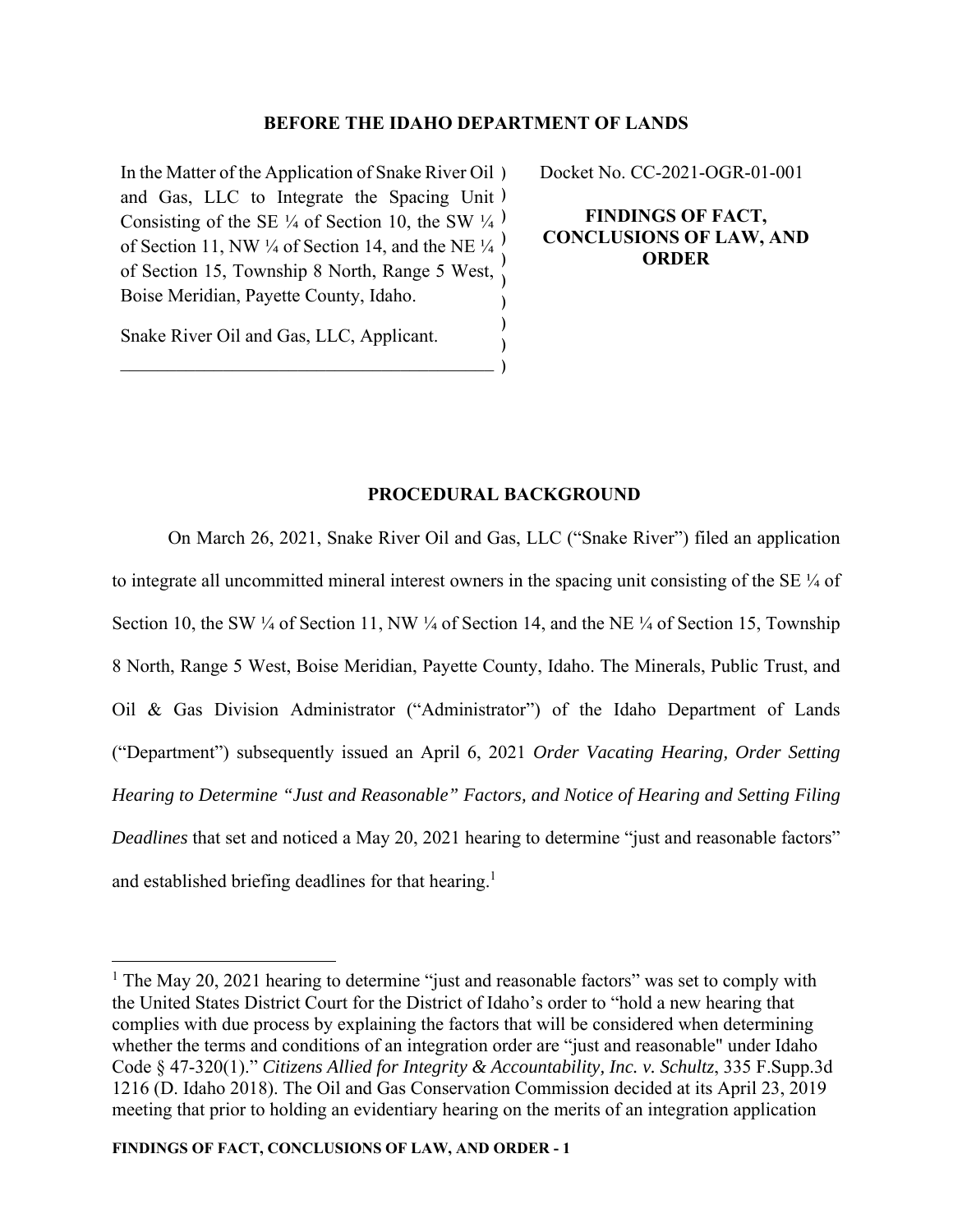Briefs were received from Snake River; the Department; and nonconsenting landowners Kevin and Margery Clevenger and Kristina and Lynn Larsen (collectively "Nonconsenting Owners") and Citizens Allied for Integrity and Accountability ("CAIA"). Additional written comments were received from Connie and Doug Dorsing, Nancy Bankhead, and Susan Havlina. On May 20, 2021, the Administrator held a hearing in Fruitland, Idaho on the factors used to determine "just and reasonable." The following persons argued at the May 20, 2021 hearing: Michael Christian, attorney for Snake River, Deputy Attorney General Joy Vega, attorney for the Department; and James Piotrowski, attorney for CAIA and Nonconsenting Owners.

The Administrator issued an *Order Determining "Just and Reasonable" Factors* on June 21, 2021. He determined first that the broad requirement for an integration order to be on "just and reasonable" terms does not include authority to award additional compensation beyond statutory requirements and integration will not be denied when uncommitted owners' economic risks exceed benefits because the Legislature made integration mandatory upon meeting certain statutory requirements. Further, an integration order's terms and conditions must be within the Commission's statutory authority and be consistent with the Oil and Gas Conservation Act's purposes. The Administrator then determined that he would consider the following factors:

1. Are the proposed terms addressed in another source of law?

2. Are the proposed terms and conditions (a) consistent with industry standards; (b) consistent with terms previously accepted or rejected by courts or other oil and gas administrative agencies; and (c) applicable to the unit and its operations?

3. Are the proposed terms and conditions similar to other agreements within and nearby the unit? If a proposed term is not similar, is there a reason why a different term or condition is appropriate?

pursuant to Idaho Code  $\S$  47-328(3)(d), the Administrator would hold a hearing and issue a ruling identifying the factors to be considered.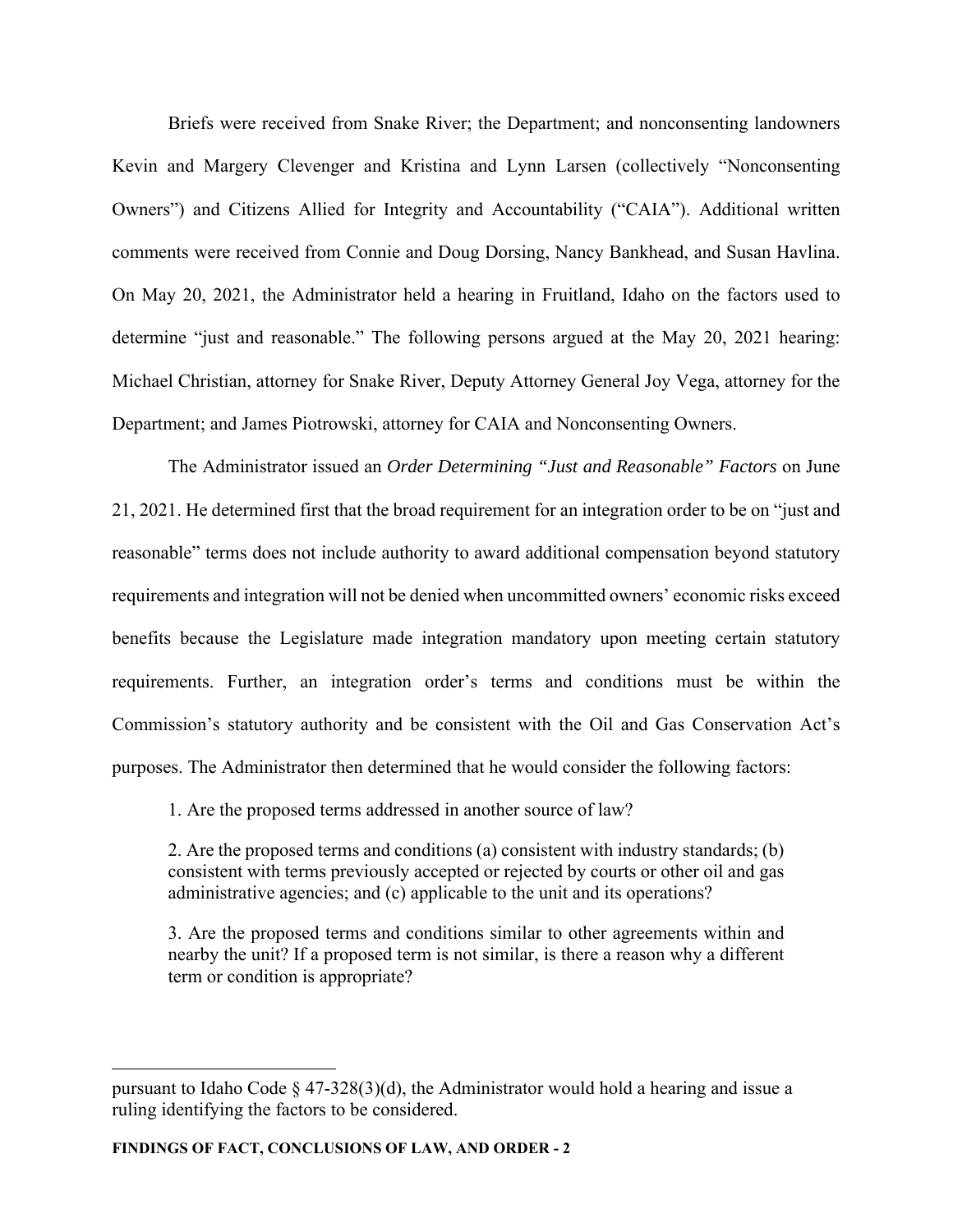4. Are any proposed terms, including those addressed at drilling, equipping, and operating the well, consistent with the Oil and Gas Act and necessary given sitespecific conditions?

5. Will the proposed operations, including the drill site, physically occupy the property of uncommitted owners, and are any additional terms necessary to address physical occupation?

6. If the proposed operation includes use of uncommitted owners' surface estate, is the operator's compliance with Idaho Code  $\S$  47-334 adequate to protect the surface owner?

7. Do the unit's circumstances and operations require additional bonding with the Department?

8. Does the integration order ensure that integrated owners that do not choose to participate as an owner retain the private right of action against the operator for any future harms?

On June 23, 2021, the Administrator issued a *Notice of Evidentiary Hearing and Notice of* 

*Prehearing Conference*, which was mailed to all uncommitted owners. On August 4, 2021, a telephonic prehearing conference was held. Attendance at the prehearing conference was mandatory for those who intended to participate in the hearing. The following persons participated in the Prehearing Conference: Michael Christian, attorney for Snake River; James Piotrowski, attorney for CAIA and Nonconsenting Owners; Joy Vega, Deputy Attorney General for the Department; and James Thum, Oil and Gas Program Manager for the Department.

Prior to the evidentiary hearing, the Administrator granted Snake River's *Motion for Order Determining CAIA is Not a Party*. CAIA had responded to Snake River's motion and also petitioned to intervene as a party. The Administrator determined that Idaho Code § 47-328(3)(b) did not allow those who were not uncommitted owners to participate as a party, but CAIA could participate as a public witness. Therefore, he denied CAIA's petition to intervene.

On August 12, 2021, the Administrator held the evidentiary hearing on Snake River's integration application at 9:00am in Fruitland, Idaho with Zoom videoconference appearances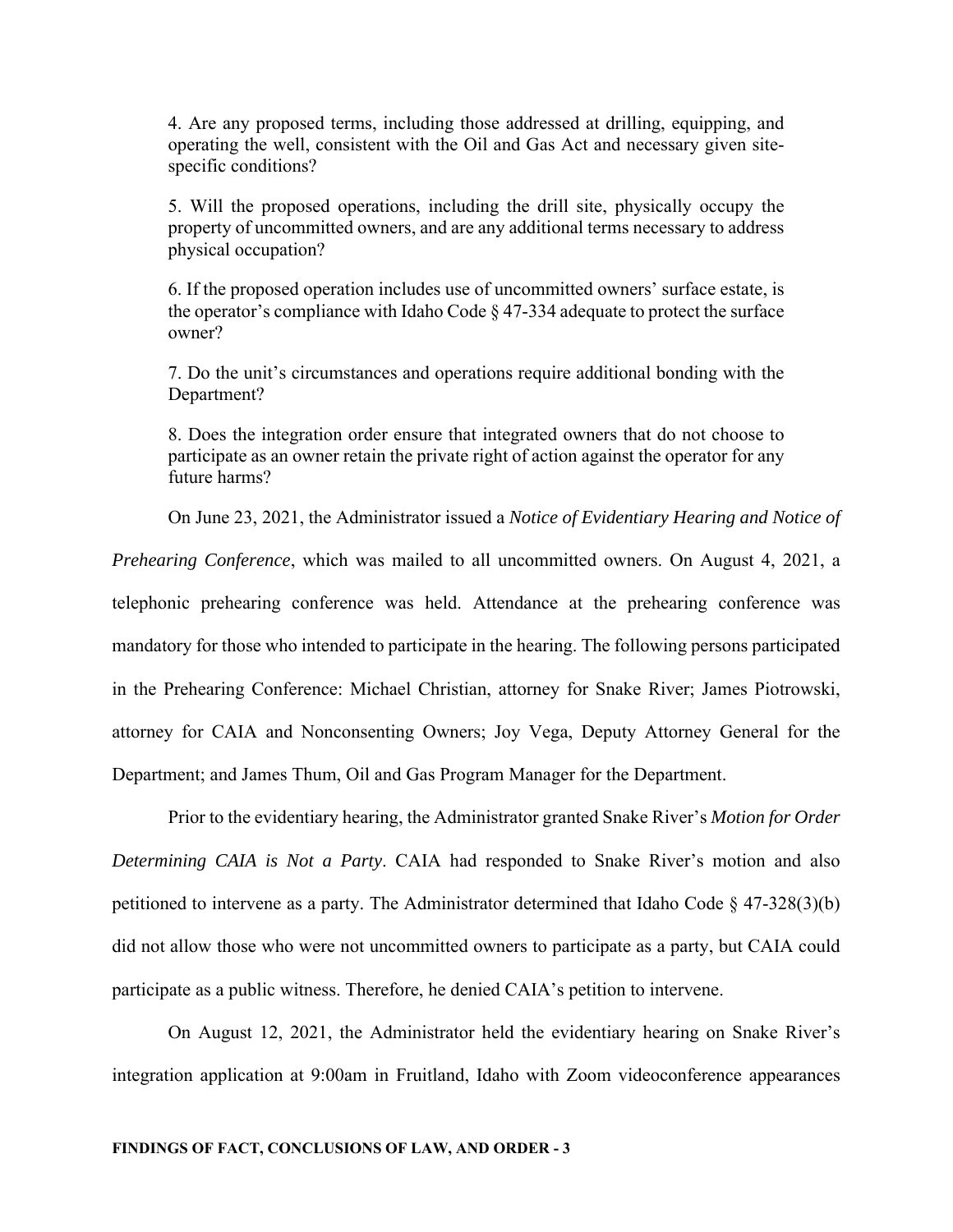available. Michael Christian represented Snake River and appeared in person. Richard Brown, partner in Weiser-Brown Oil Company,<sup>2</sup> testified in person. Wade Moore III, Snake River's Landman, testified by videoconference. James Piotrowski represented the Nonconsenting Owners and appeared via videoconference. Deputy Attorney General Joy Vega represented the Department and appeared in person. All participating parties were provided with an opportunity to present testimony and evidence. They were also provided the opportunity to present opening and closing statements, and cross examine witnesses. The Administrator also asked questions of the witnesses. During the hearing, the Administrator admitted Exhibit SR-1, which was Snake River's integration application, and IDL-1, which was a demonstrative map of the field.

The Administrator also held a separate session for public witness testimony at 6:00pm the same day as the evidentiary hearing. That session was held in Fruitland with a Zoom teleconference option. No public witnesses attended in person. Wild Idaho Rising Tide was the only public witness to attend via Zoom teleconference but decided not to testify due to their audio feedback issues. Due to these audio feedback issues, the Administrator stated that he would allow written public comments to be submitted by 5:00pm on Friday, August 15, 2021. No written public comments were received by the deadline. Following the hearing, the Administrator received information correcting a portion of Richard Brown's testimony.

The Administrator considered the testimony presented and the exhibits received into evidence and hereby makes the following findings of fact, conclusions of law, and order in this matter:

### **FINDINGS OF FACT**

 $2$  Weiser-Brown Oil Company is the sole member of Snake River Oil and Gas.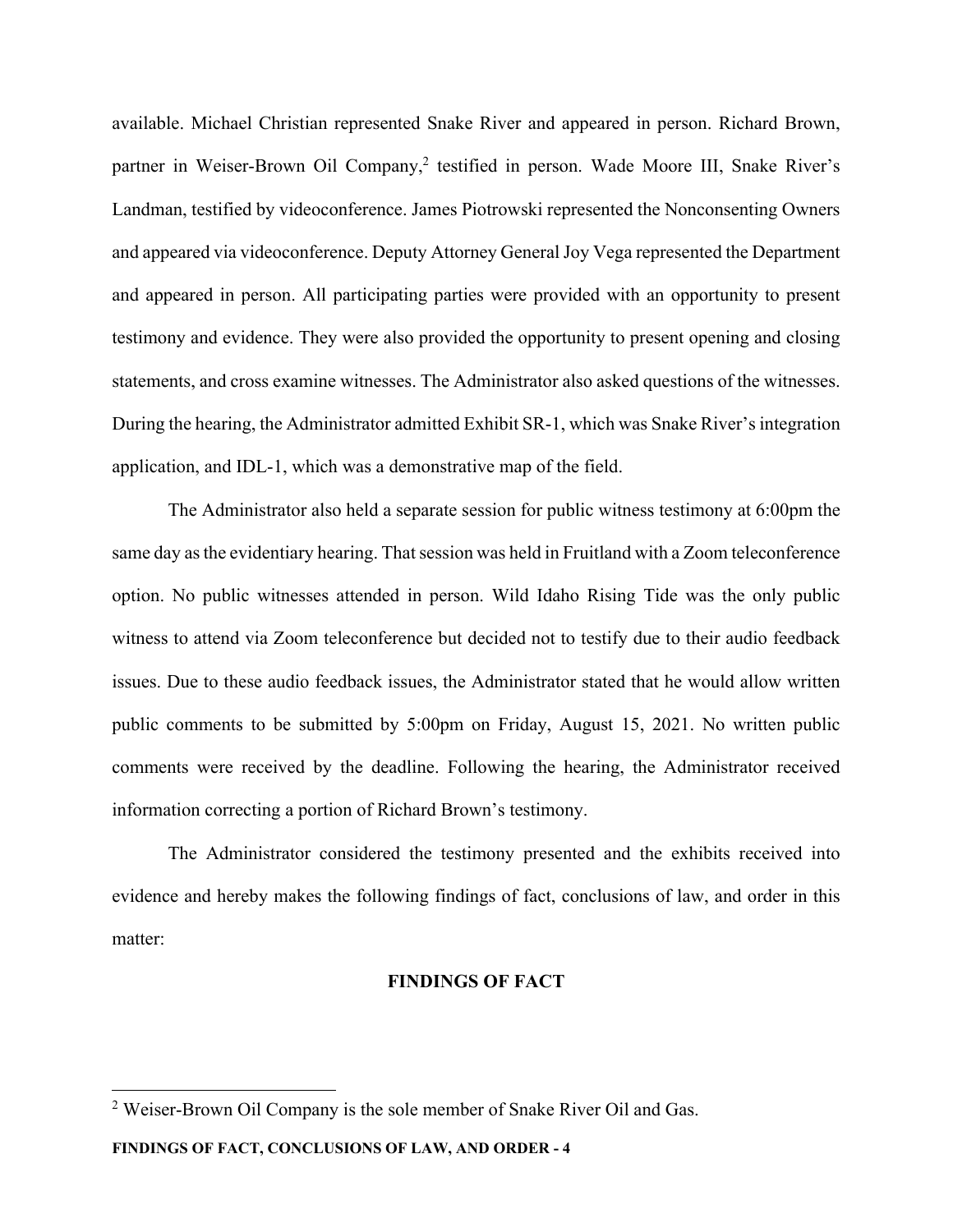- 1. On March 26, 2021, Snake River filed an application to integrate all uncommitted mineral interest owners in the spacing unit consisting of the SE ¼ of Section 10, the SW ¼ of Section 11, NW ¼ of Section 14, and the NE ¼ of Section 15, Township 8 North, Range 5 West, Boise Meridian, Payette County, Idaho. The proposed unit is approximately 640 acres.
- 2. Snake River is the applicant and proposed operator of the unit. SR-1 p. 1.
- 3. Snake River mailed its application, supporting documents, and notice of the hearing date to all uncommitted owners within the spacing unit on April 5, 2021. *4/5/21 Proof of Mailing*.
- 4. Snake River corrected an error in its application regarding the planned well location by filing a *Notice of Errata* on April 12, 2021. The notice stated that the planned well will be located in the southwest quarter of Section 11, not the southeast quarter of Section 10. The *Notice of Errata* was mailed to all uncommitted mineral interest owners in the spacing unit.
- 5. Nonconsenting Owners are uncommitted owners in the unit who filed an objection or other response to Snake River's application. Their April 28, 2021 filing was a statement of position regarding the appropriate factors to be addressed or considered in establishing "just and reasonable" lease terms for mineral rights owners. They did not submit any additional objection or response after the *Order Determining "Just and Reasonable" Factors* was issued. They participated in the evidentiary hearing through their attorney.
- 6. Douglas and Connie Dorsing filed a request to be admitted as a party, stating that if they were admitted their position would be that Snake River' lease is not "just and reasonable." *4/29/21 Request for Admission as a Party*. They also stated that they would be "prepared to present other lease terms that are "just and reasonable" to replace the lease terms in Exhibit D." The Administrator explained at the May 20, 2021 hearing that the Dorsings were admitted as a party. *Order Determining "Just and Reasonable Factors"* p. 2. The Dorsings did not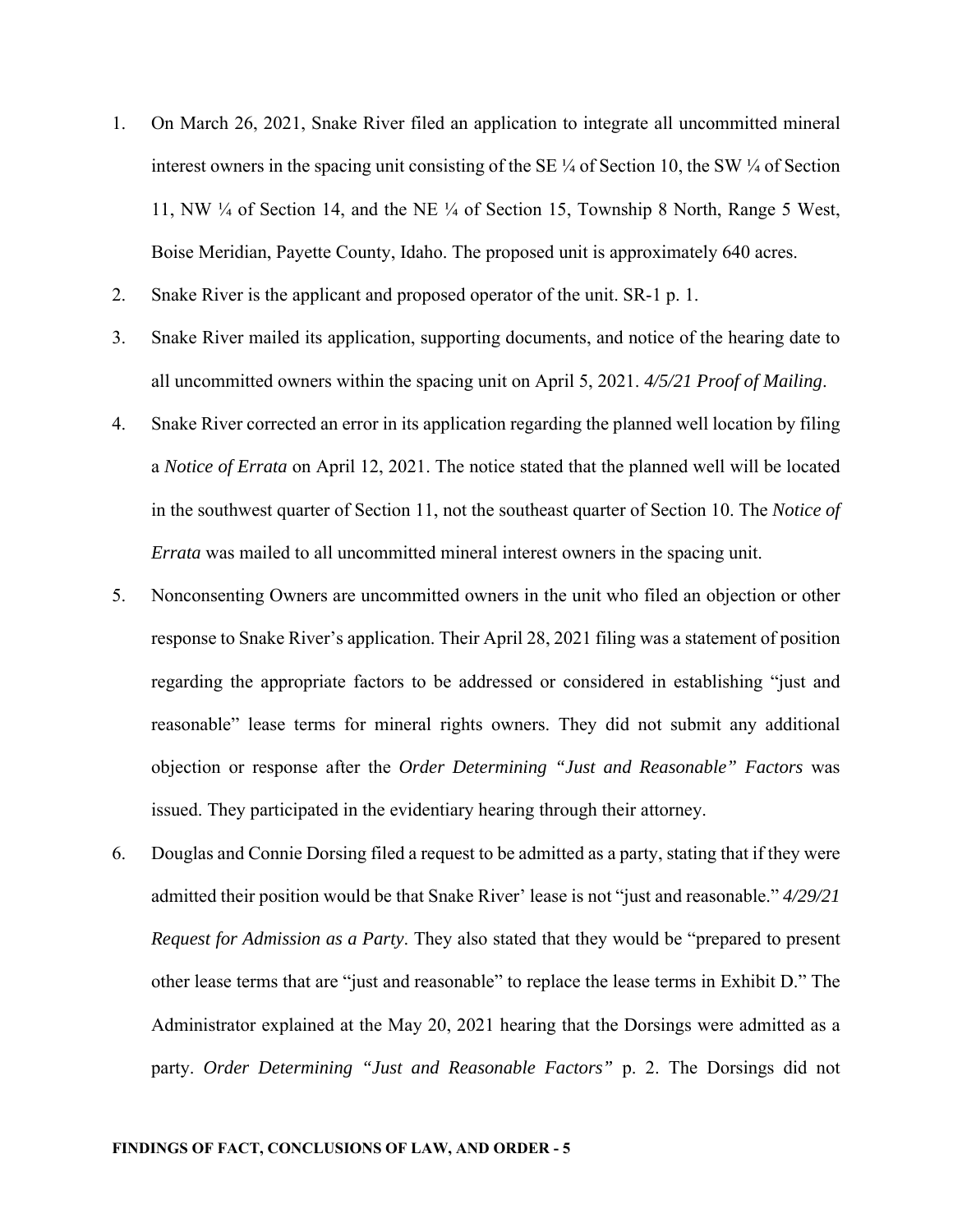participate in the prehearing conference or evidentiary hearing or file any additional documents.

- 7. Snake River's application included a cover letter and six exhibits (Exhibits A-F.)
	- (1) The cover letter contains sections addressing (1) the applicant's name and address; (2) a description of the spacing unit; (3) geological statement concerning the likely presence of hydrocarbons; (4) statement that the proposed drill site is leased; (5) statement of proposed operations for the spacing unit and the proposed operator's name and address; (6) a proposed joint operating agreement ("JOA") and lease form; (7) a list of the names and addresses of all uncommitted owners in the unit; (8) an affidavit indicating that at least 67% of mineral interests support the application by leasing or participating as working interest owners; (9) an affidavit stating the highest bonus paid to a leased owner in the unit prior to filing the application; (10) a resume of efforts; and (11) Snake River's proposed terms of integration. SR-1 pp. 1-8. The Applicant's proposed terms of integration included a request for:
		- a 300% risk penalty for nonconsenting owners;
		- a 1/8 royalty for those leased and deemed leased;
		- a \$100 bonus payment per net mineral acre;
		- a 3-year primary term with a three-year renewal option to extend the primary term;
		- 15 days for uncommitted owners to make the election; and
		- the integration order applies to any unknown spouse, devisee, personal representative, successor or assign of all parties subject to this order.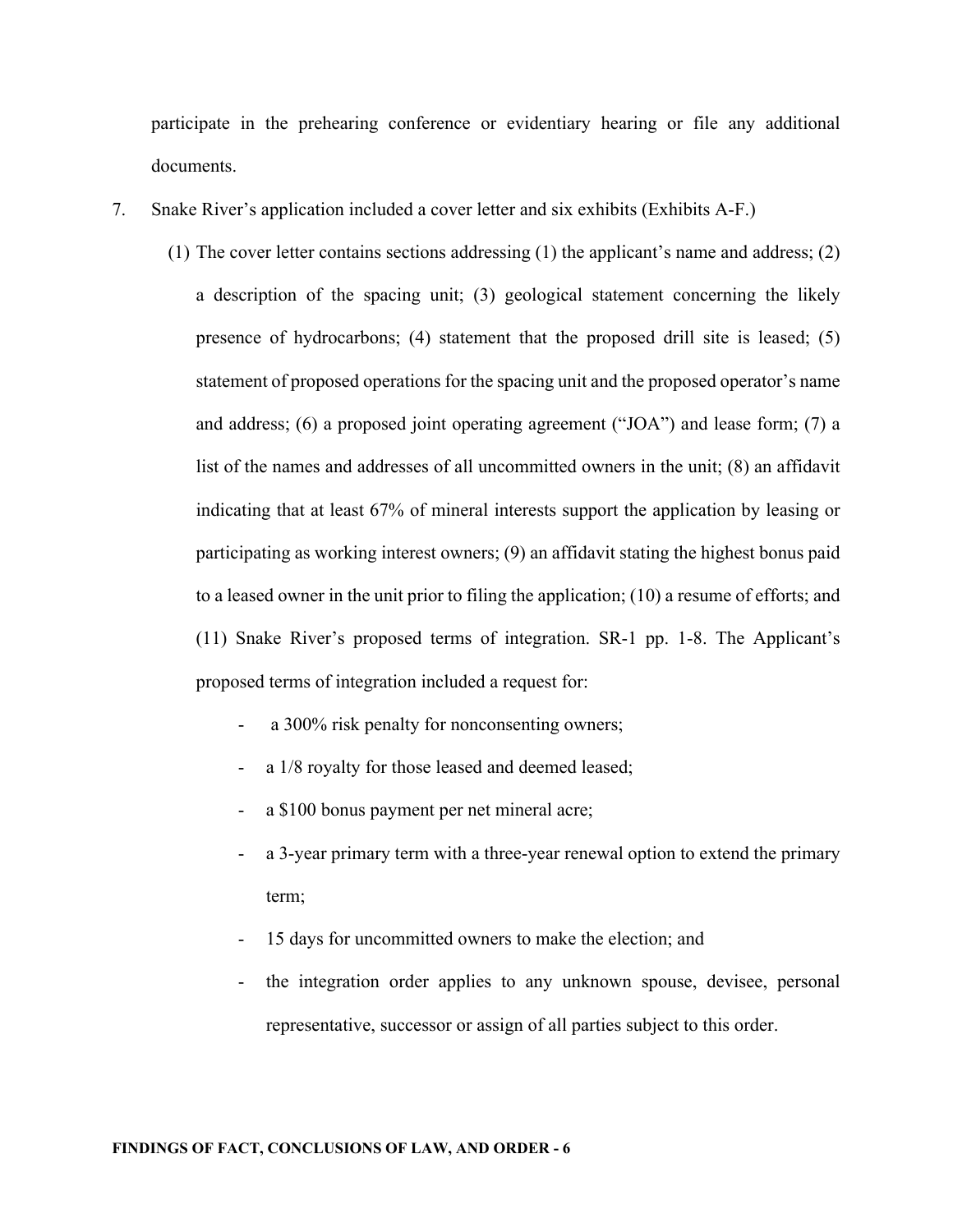- (2) Exhibit A is a plat map of the unit with uncommitted owners' tracts identified with shading and a number that corresponds with their name and address on the resume of efforts. SR-1 p. 9.
- (3) Exhibit B is an Affidavit from Wade Moore III, Landman for Snake River. SR-1 pp. 10-13.
- (4) Exhibit C is the proposed JOA, and Exhibit D is the proposed lease form. SR-1 pp. 14- 68; 69-72.
- (5) Exhibit E is the Resume of Efforts. SR-1 pp. 73-76.
- (6) Exhibit F is a sample form letter that is similar to letters Snake River sent to uncommitted mineral interest owners as part of its offer to lease. SR-1 p. 77.
- 8. Snake River's application contained a geologic statement paragraph that referred to the September 28, 2020 *Finding of Fact, Conclusions of Law, and Order* ("*Spacing Order*") in Docket No. CC-2020-OGR-01-002 and to the Affidavit and Supplemental Affidavit of David M. Smith submitted in that matter. SR-1 p. 2. The *Spacing Order* found that Snake River was targeting a presumed structural trap called Sand D with porosity of  $24 - 28\%$  and permeability of 2900-3200 millidarcies. p. 6. The trap was located in a separate fault block from the Sand D reservoir seen in the Barlow #1-14. *Id.*
- 9. The *Spacing Order* determined that there was sufficient evidence to determine that Sand D could be efficiently and economically drained by one well. The order also determines that "Sand D is the common source of supply for this proposed spacing unit and that only one (1) well may be drilled to and produced from Sand D." *Spacing Order* p. 13. Thus, the Administrator concluded that the spacing unit in Docket No. CC-2020-OGR-01-002 was established for only one source of supply: Sand D. (*See id*. p. 16 "Snake River's proposed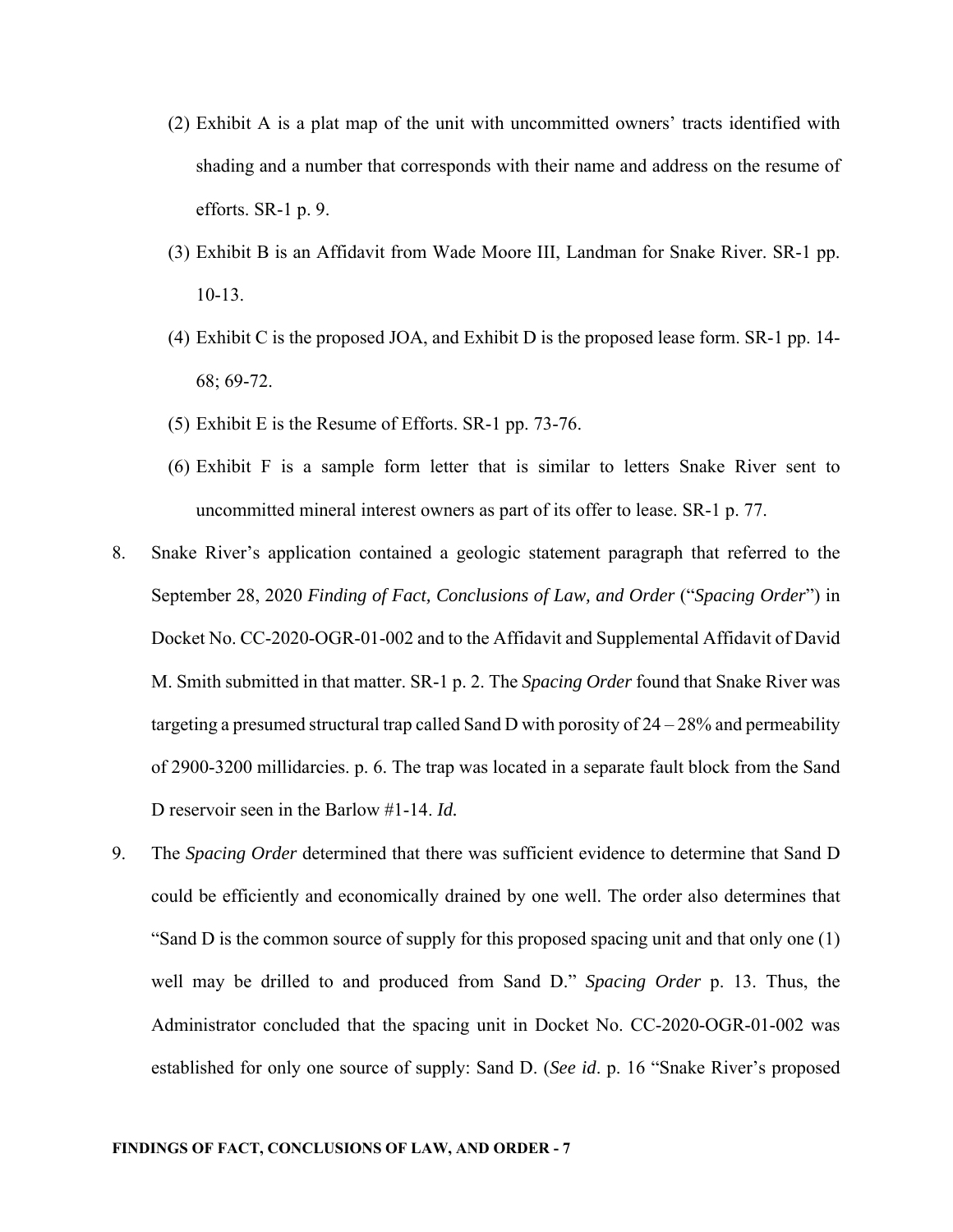spacing unit is for Sand D" and a one well limit per spacing unit is "for a common source of supply, not a common surface area").

- 10. The application describes the proposed operations as an exploratory wildcat well with a gathering line already constructed in the vicinity that can connect to processing facilities for production. SR-1 p. 2. While the application states that specific subsequent operations are unknown, it goes on to describe that the operations may be similar to existing wells in the Little Willow area and that all operations will comply with IDAPA 20.07.02. *Id.* It states that there "may be limited surface equipment at the well location." *Id.*
- 11. Exhibit E is Snake River's resume of efforts. It identifies uncommitted mineral interest owners in the unit. Transcript of 8/12/21 Evidentiary Hearing ("Hr'g Tr.") p. 61. Uncommitted owners listed in Exhibit E are: Anadarko Land Corp. (.74 acres); Benjamin Musser and Shandra Musser (2.59 acres); BK Construction, Inc. (2.6 acres); Brian Buffington Living Trust (.43 acres); Fruitland Capital Trust (.65 acres); Steven Cockerum and Michelle Cockerum (1.05 acres); River Ridge Estates, LLC (11.81 acres); Lynn Larsen and Kristina Larsen (1.01 acres); Harvey Stepp and Sandra Baker (13.29 acres); Troy Odell and Teresa Odell (10.25 acres); Douglas Dorsing and Connie Dorsing (13.4 acres); Kevin Clevenger and Margery Clevenger (1.4 acres); and Fradonson Family Trust (4.43 acres). SR-1 pp. 73-76.
- 12. No mineral owners were unknown or could not be located. SR-1 p. 11.
- 13. Benjamin Musser and Shandra Musser signed a lease with Snake River after the application was filed. Hr'g. Tr. p. 14, ll. 17-25, p. 62, ll. 3-11; *5/14/21 Snake River Letter*.
- 14. Snake River leased over 90% of the mineral acres in the spacing unit. SR-1, pp. 7, 10; Hr'g Tr. p. 15, ll. 2-9. Snake River made at least two contacts with each of the uncommitted mineral interest owners in the two months before the application was filed. Hr'g Tr. p. 62, ll.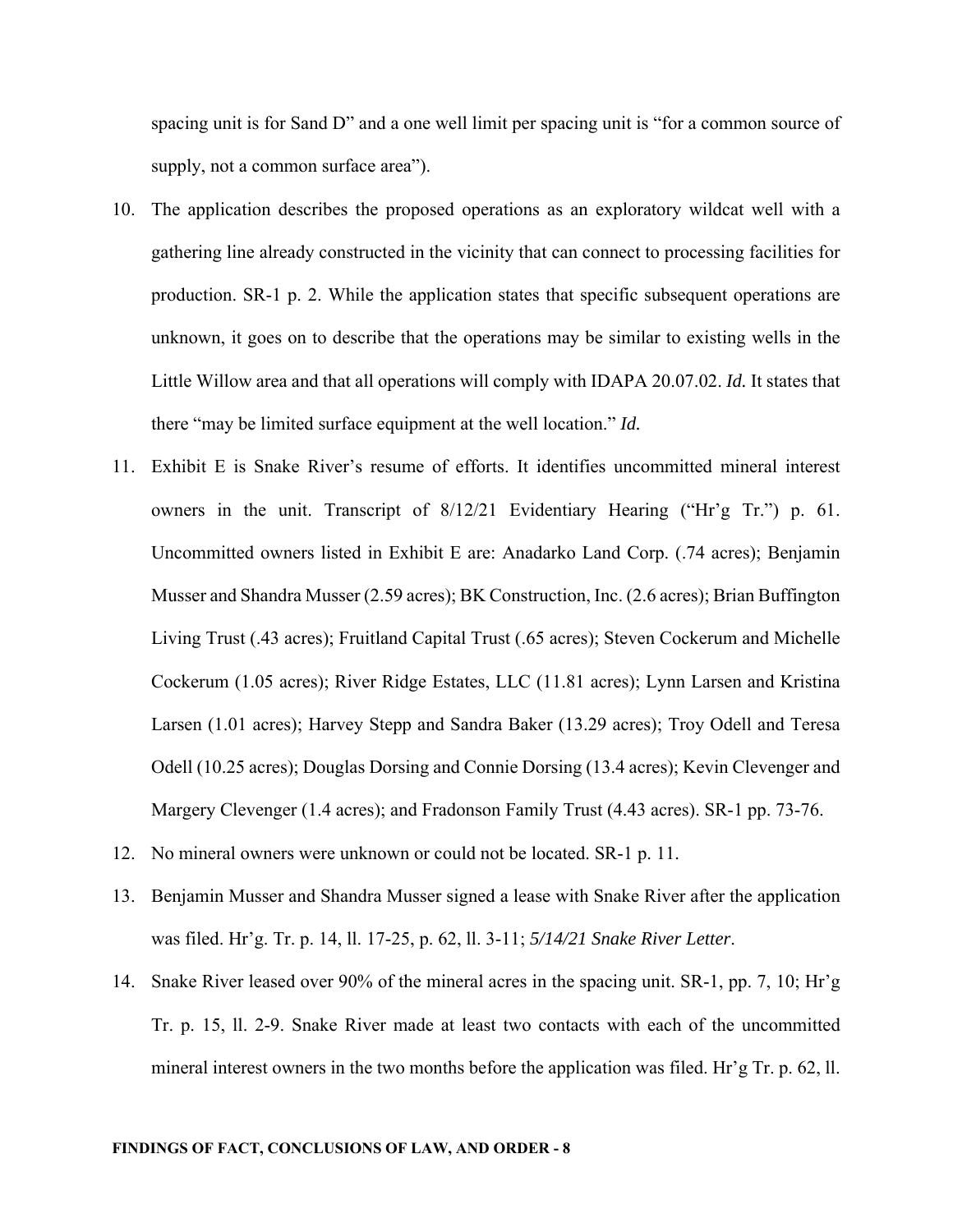12-24; p. 72, ll. 4-14; SR-1 pp. 73-76. These efforts started around December 2020, and carried over about four months until April, including contacts in February and March. *Id.* At least one contact attempt was made by certified mail on December 28, 2020. SR-1, pp. 73- 77. Some owners did not respond to attempted contacts by mail and phone. Hr'g Tr. p. 63, ll. 2-6.

- 15. Snake River's form offer letter to mineral interest owners (Exhibit F) stated that it "desires to reach an agreement with you pertaining to mineral rights owned by you with the intention to develop them within a gas or oil unit." SR-1 p. 77. The offer provided a 5-year primary term, a \$100 per net mineral acre one-time signing bonus payment, a 1/8 royalty on marketable gas and oil for the life of the well, and an option to extend the primary term for 3 years at \$100 per net mineral acre. *Id.* The offer letter was included in a mailing from Snake River to uncommitted owners. Hr'g Tr. p. 63, ll. 14-17.
- 16. The proposed well pad location has been leased from Fallon Enterprises, and Snake River has a surface use agreement with Fallon Enterprises. Hr'g Tr. p. 49, ll. 22-25.
- 17. All current surface use in this unit is on leased properties. Hr'g. Tr. pp. 57-58. Gathering lines for the proposed well will be placed on leased ground. Hr'g Tr. p. 69, ll. 18-25.
- 18. The proposed well is planned to be directionally drilled to the south. Hr'g Tr. p. 65, ll. 12-18. The anticipated path of the well bore will cross land that is all currently leased. Hr'g Tr. p. 65, ll. 19-22.
- 19. The highest royalty paid in the spacing unit was 1/8, and no voluntarily leased owner in the spacing unit was paid a royalty other than 1/8. Hr'g Tr. p. 21, ll. 1-7.
- 20. Snake River's application requested a \$100 bonus be paid to leased and deemed leased owners. SR-1 pp. 3, 5. Mr. Moore's affidavit stated that Snake River paid \$100 per net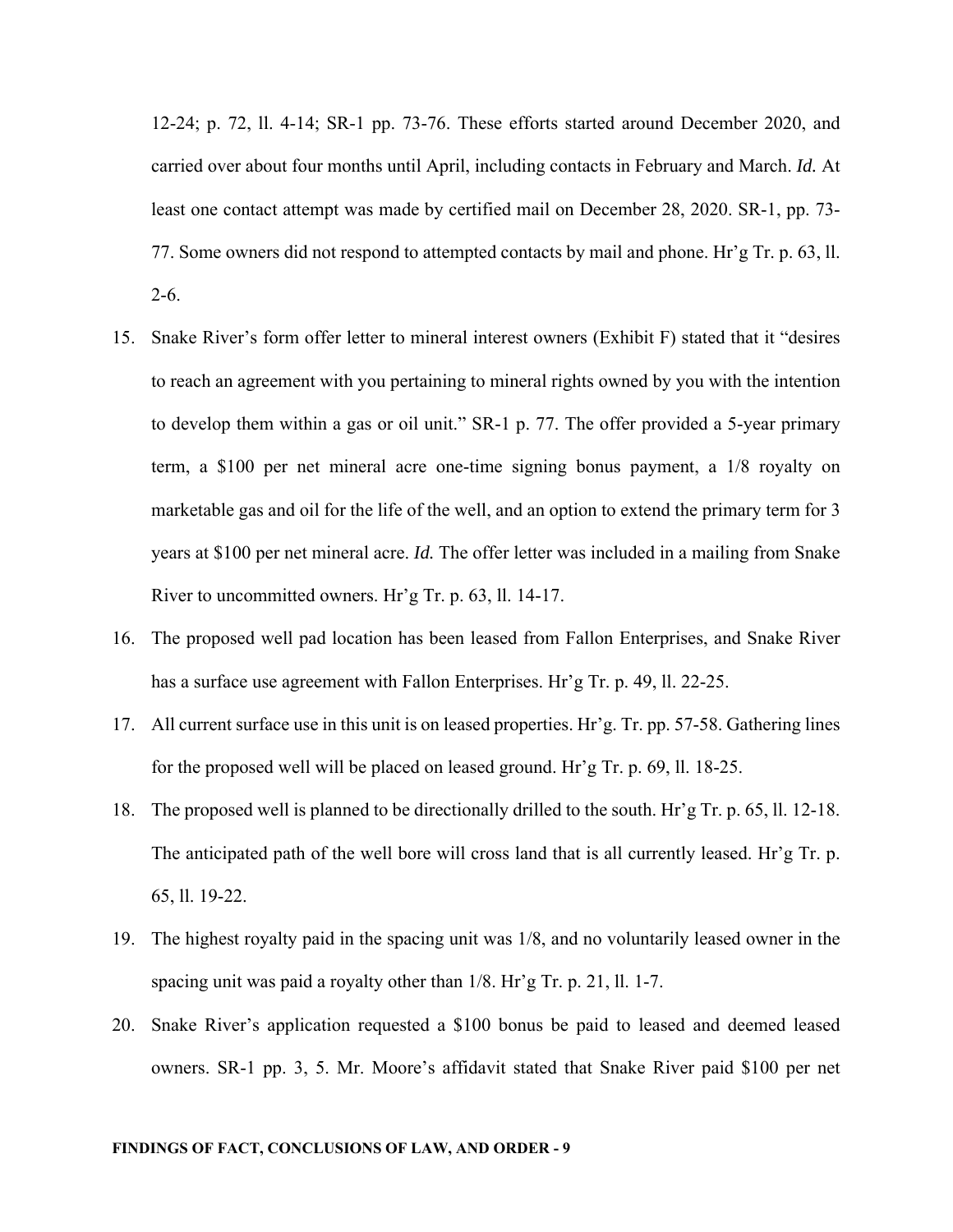mineral acre for all tracts larger than one acre and a flat bonus of \$100 for lots smaller than one acre. SR-1 p. 11. However, the application also mentioned that Rita Lockner, an owner of a one-acre tract, was paid \$250 due to an "erroneous departure." 3 SR-1 p. 3. At hearing, Mr. Moore testified that Ms. Locker was paid a bonus of \$250 for an acre, but Ms. Lockner's companies that also owned mineral interests leased in the unit were leased at \$100 an acre. Hr'g Tr. pp. 63-64.

- 21. The highest bonus payment per acre paid to a leased owner in the spacing unit was \$250.
- 22. Snake River's proposed JOA uses the American Association of Professional Landmen ("AAPL") standard form. Hr'g Tr. pp. 17-18. That form has been in use in the oil and gas industry in different forms since the 1950s. *Id.*
- 23. Snake River's proposed JOA is the AAPL Form 610, the 1989 version. Hr'g Tr. p. 17, ll. 17- 25. The AAPL Form 610, 1989 version has been used by many participants in the oil and gas industry in many states, including by Weiser-Brown Oil Company, the company who is the sole member of Snake River Oil and Gas. Hr'g Tr. p. 18, ll. 7-13, p. 12 ll.11-13. The proposed JOA is a similar form to the JOA used in prior integrations in this area by the previous operator. Hr'g Tr. p. 17, ll. 5-8. Snake River was a working interest owner with the prior operator and used a similar JOA. Hr'g Tr. p. 17, ll. 9-12. Mr. Brown testified that he believed the strikethrough deletions and additions in Snake River's proposed JOA were materially the same as the JOAs signed with Snake River's working interest partners. Hr'g Tr. pp. 42-43.
- 24. Mr. Brown testified that Arkansas has used AAPL Form 610, the 1989 version, as a model form JOA. Hr'g Tr. p. 18, ll. 18-21.

<sup>&</sup>lt;sup>3</sup> The application stated that "[e]conomic terms varied depending on the owner and tract size." SR-1 p. 4. However, the evidence presented at hearing indicated that except for this one circumstance, bonus terms did not vary.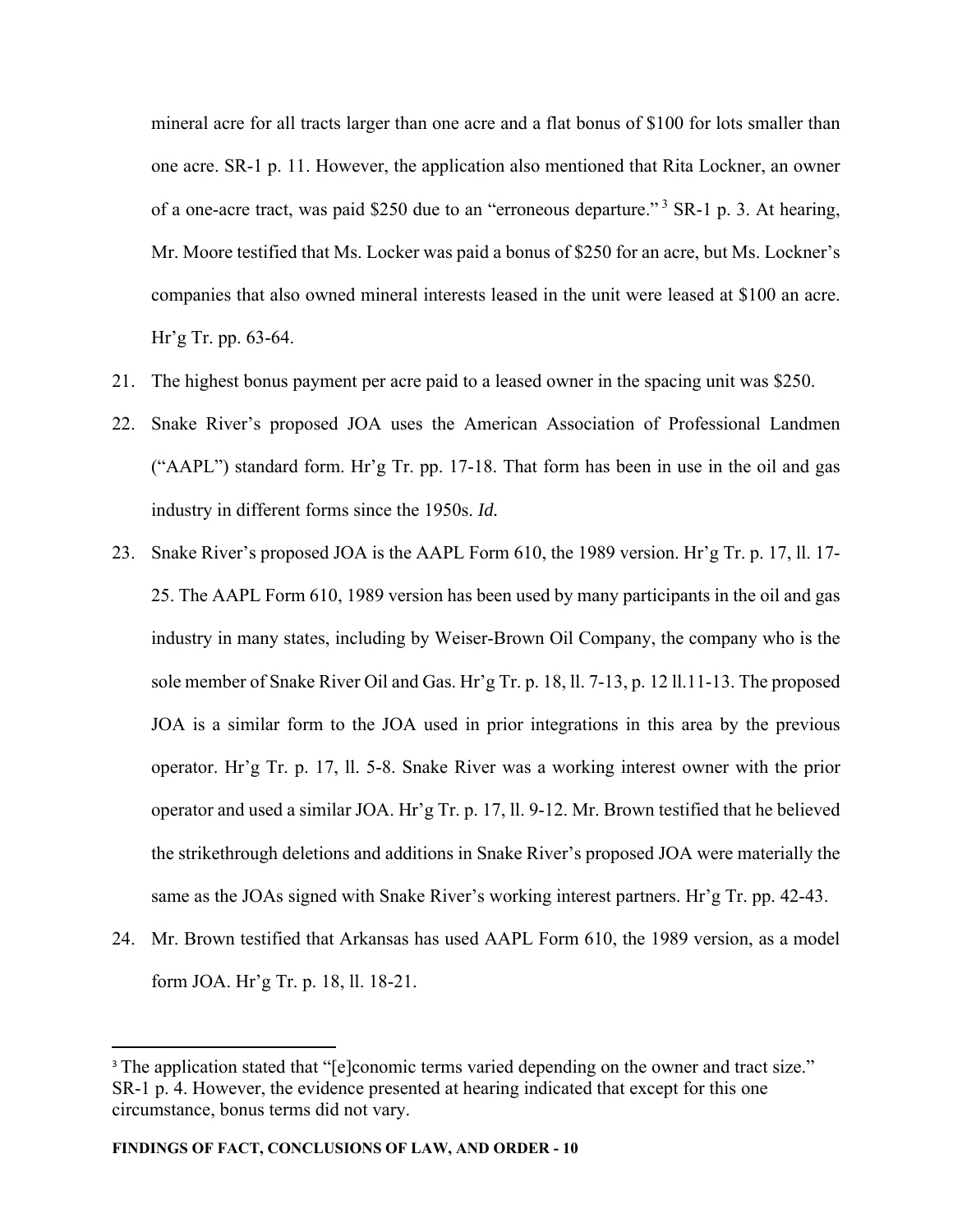- 25. Mr. Brown testified that Snake River's JOA with its working interest owner operating partners provides a 500% risk penalty for working interest owners. Hr'g Tr. p. 19, ll. 11-16. Snake River's application states that a 300% risk penalty is consistent with Snake River's JOA with its operating partners. SR 1 p. 5. Snake River's proposed JOA in its application requested a 300% risk penalty. *Id.*
- 26. Mr. Brown testified that there was nothing about this unit that led him to conclude that using the proposed JOA would not be appropriate. Hr'g Tr. p. 18, ll. 22-25.
- 27. A JOA dictates how the working interest owners for a well interact, including how the well is operated and how expenses and revenues from the well are shared. Hr'g Tr. pp. 15-16. For an integration application, a JOA would govern those who choose to be a working interest owner or a nonconsenting working interest owner. Tr. p. 19, ll. 7-10.
- 28. Snake River has taken approximately 100 voluntary leases in the units it has produced thus far. Hr'g Tr. p. 24, ll. 11- 15. Snake River's proposed lease form (Exhibit D, SR-1 pp. 69-72) is similar to other leases that are used in the area and this unit. Hr'g Tr. p. 20, ll. 1-5; p. 21, ll. 13-15. Similar versions of this proposed form of lease are also used in operations Mr. Brown has been involved with in other states. Hr'g Tr. p. 21, ll. 23-25; 22, ll. 1-12.
- 29. Snake River's proposed lease has special terms and conditions attached. SR-1 p. 72. One condition is that Snake River "shall not engage in drilling operations on the surface" of tracts five acres or smaller in size. SR-1, p. 72; Hr'g Tr. p. 22, ll. 20-24. Some voluntary leases in the unit also have that condition. Hr'g Tr. p. 23, ll. 1-5.
- 30. At hearing, Snake River proposed three changes to the lease submitted with its application.

#### **FINDINGS OF FACT, CONCLUSIONS OF LAW, AND ORDER - 11**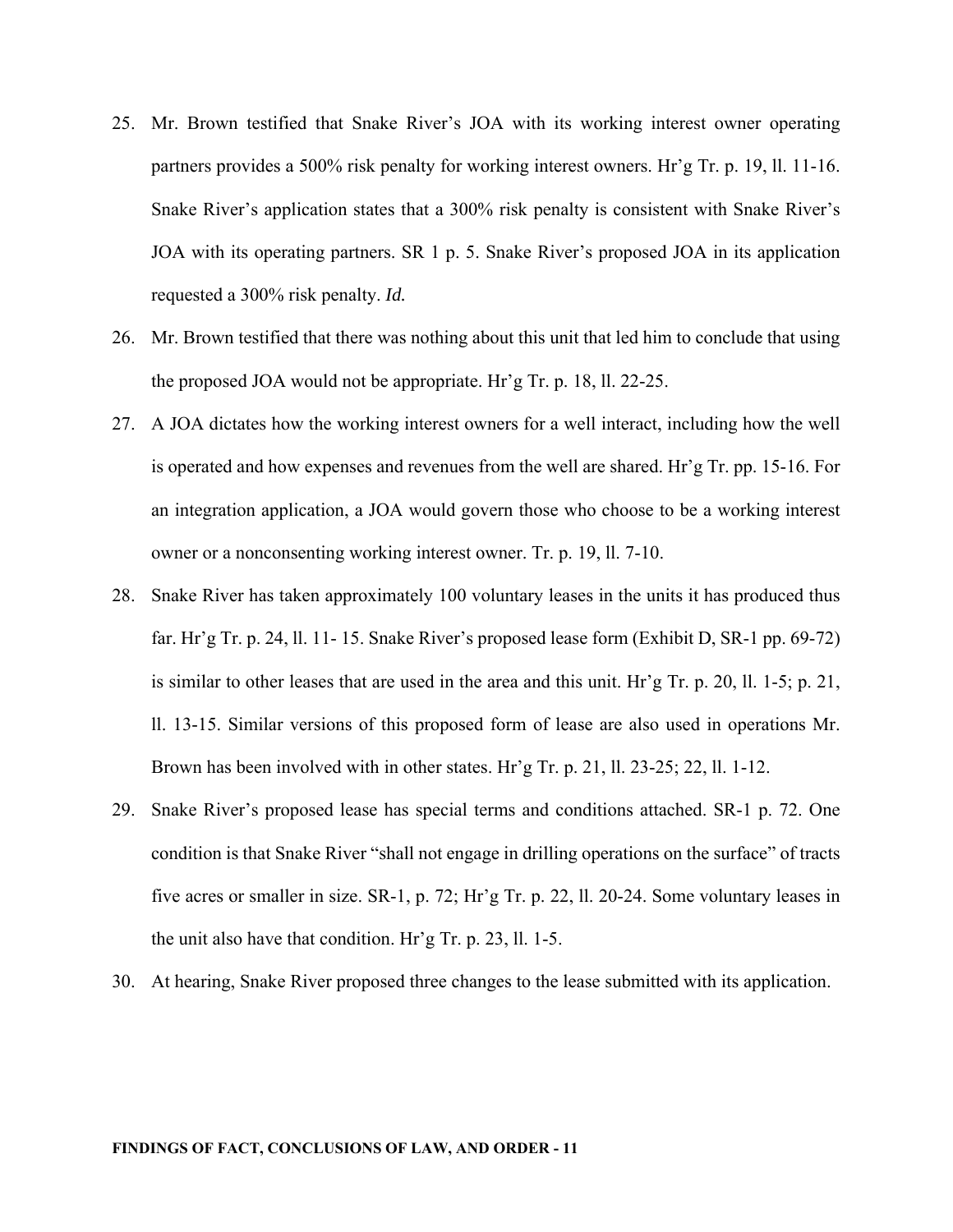- (1) On SR-1, p. 69, the number ninety is written out, but the number 120 appears in parenthesis after it. Snake River clarified that the word ninety should be deleted and replaced with the word one-hundred-twenty. Hr'g Tr. p. 25, ll. 6-16.
- (2) On SR-1, p. 69, the term "200 feet" should be changed to "300 feet" in reference to the setback requirements. Hr'g Tr. p. 25, ll. 17-22.
- (3) On SR-1, p, 72, Snake River initially proposed a \$50 per net mineral acre payment for an extension of the primary term in its proposed lease. SR-1, p. 72, ¶ 6; Hr'g Tr. p. 21, ll. 18-22. Mr. Brown corrected that request in his testimony after reviewing the sample letter mailed to uncommitted owners, which provided for an offer of \$100 for the extension option. Mr. Brown testified that \$100 per acre for the extension option was the correct amount and was offered to voluntarily leased owners. Hr'g Tr. pp. 45-46.
- 31. Mr. Moore testified that the well is a "wildcat" well in an area with limited knowledge and experience with the geology and lack of proven production, which has a higher degree of risk for Snake River. SR-1 p. 12; Hr'g Tr. p. 71, ll. 3-18.
- 32. The well will be drilled to target a conventional sand defined by seismic data, which makes targeting more complex and higher risk. SR-1 p. 12.
- 33. The well will have additional mobilization and operating expense because well service contractors are largely unavailable locally and drilling rigs are sourced from outside the area. SR-1 p. 12.
- 34. No public witnesses testified at the August 12, 2021 evening hearing session. No additional public comments were submitted by the Administrator's extended deadline of August 13, 2021.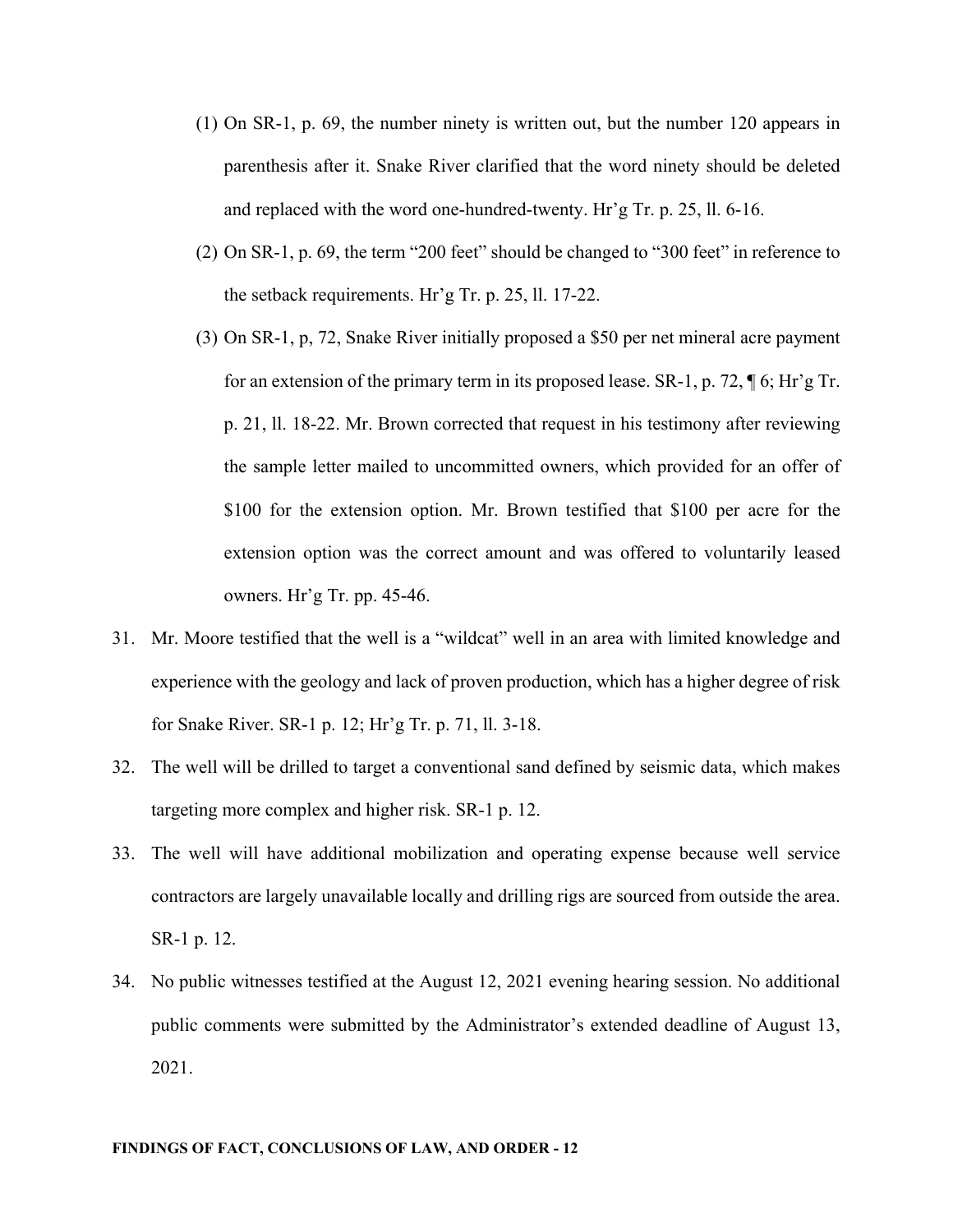35. This Findings of Fact, Conclusions of Law, and Order incorporates by reference the entire record in this matter and accompanying exhibits, comments from mineral owners and public witnesses, correspondence with IDL personnel, notices, pleadings, responses, and the hearing recordings.

## **CONCLUSIONS OF LAW**

## **A. The Administrator has jurisdiction over this matter**

- 1. The Administrator is authorized to conduct this hearing pursuant to Idaho Code §§ 47-320 and 47-328. This proceeding is governed by the Idaho Oil and Gas Conservation Act (Chapter 3, title 47, Idaho Code); Idaho Administrative Procedure Act (Chapter 52, title 67, Idaho Code); Idaho Rules of Administrative Procedure of the Attorney General (IDAPA 04.11.01), to the extent that the Rules of Administrative Procedure are not superseded by Oil and Gas Conservation Act; and the Rules Governing Conservation of Oil and Natural Gas in the State of Idaho (IDAPA 20.07.02).
- 2. The Idaho Oil and Gas Conservation Act ("Oil and Gas Act") applies to all matters affecting oil and gas development on all lands located in the state of Idaho. Idaho Code § 47-313.
- 3. The Idaho Oil and Gas Conservation Commission ("Commission") is "authorized to make and enforce rules, regulations, and orders reasonably necessary to prevent waste, protect correlative rights, to govern the practice and procedure before the commission, and otherwise to administer this act." Idaho Code  $\S$  47-315(8). IDL is the administrative instrumentality of the Commission, and the Administrator has authority over these proceedings pursuant to Idaho Code §§ 47-314(7), 47-320, and 47-328(3).
- 4. Idaho Code § 47-328(3)(b) requires that for integration applications the applicant "shall send a copy of the application and supporting documents to all known and located uncommitted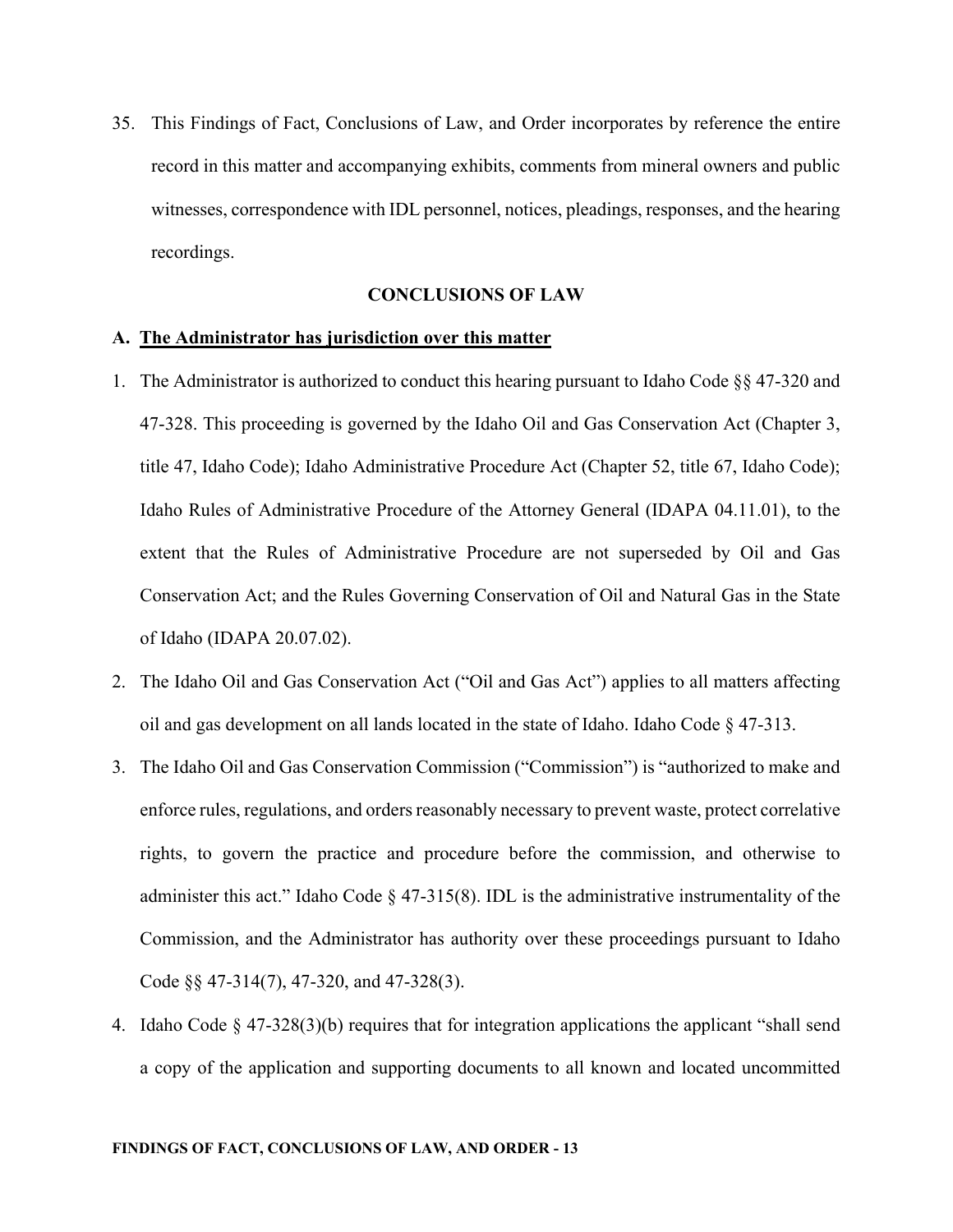owners, to all working interest owners within the unit, and to the respective city or county where the proposed unit is located." Snake River mailed its application and supporting documents to all uncommitted owners within the spacing unit on April 5, 2021. While Snake River has working interest owner partners, it does not have working interest mineral interest owners within the unit. While there is no evidence in the record of Snake River mailing the application to the respective city or county where the unit is located, the Administrator takes official notice pursuant to IDAPA 04.11.01.602 that IDL sent a copy of the application to the respective city or county where the proposed unit is located as required by Idaho Code § 47- 314(10)(a). Thus, Idaho Code § 47-328(3)(b) is met.

## **B. Snake River bears the burden of proof**

- 1. The Applicant generally bears the burden of proof in this matter. "The customary common law rule that the moving party has the burden of proof – including not only the burden of going forward but also the burden of persuasion – is generally observed in administrative hearings." *Intermountain Health Care, Inc. v. Bd. of County Comm'rs of Blaine County*, 107 Idaho 248, 251, 688 P.2d 260, 263 (Ct. App. 1984), *rev'd on other grounds* 109 Idaho 299, 707 P.2d 410 (1985).
- 2. Under Idaho law, "preponderance of the evidence" is generally the applicable standard for administrative proceedings, unless the Idaho Supreme Court or legislature has said otherwise. *N. Frontiers, Inc. v. State ex rel. Cade*, 129 Idaho 437, 439, 926 P.2d 213, 215 (Ct. App. 1996). "A preponderance of the evidence means that when weighing all of the evidence in the record, the evidence on which the finder of fact relies is more probably true than not." *Oxley v. Medicine Rock Specialties, Inc.*, 139 Idaho 476, 481, 80 P.3d 1077, 1082 (2003).
- 3. A court shall affirm an agency's action unless the decision is "not supported by substantial evidence on the record as a whole; or [the decision] is arbitrary, capricious, or an abuse of discretion. Idaho Code  $\frac{67-5279(3)(d)-(e)}{2}$ .

#### **FINDINGS OF FACT, CONCLUSIONS OF LAW, AND ORDER - 14**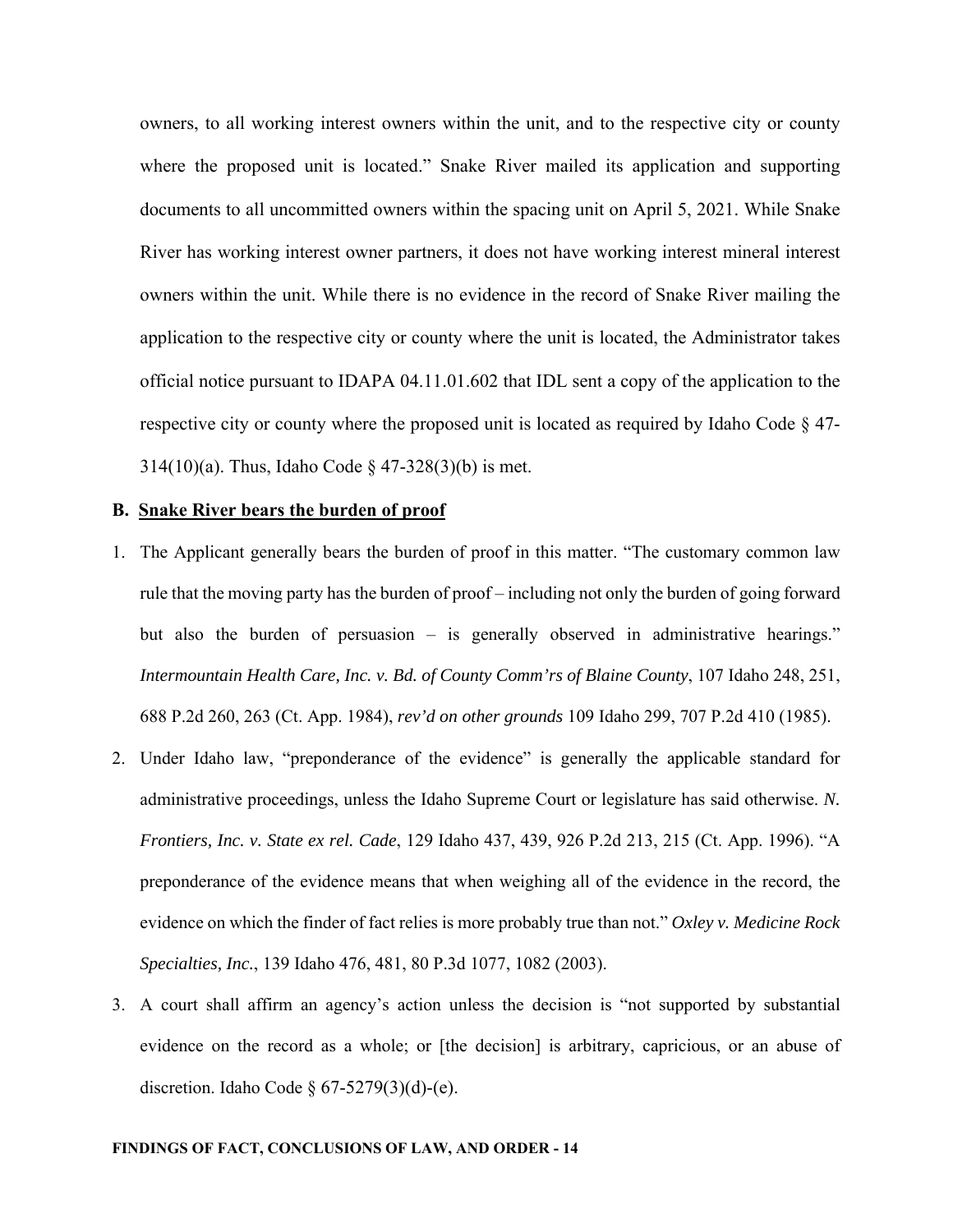#### **C. Idaho Code § 47-320(4)(a) – (j)'s requirements.**

- 1. Idaho Code  $\S$  47-320(4) requires that an integration application substantially contain: (a) applicant's name and address; (b) a description of the spacing unit to be integrated; (c) a geologic statement concerning the likely presence of hydrocarbons; (d) a statement that the proposed drill site is leased; (e) a statement of the proposed operations for the spacing unit, including the name and address of the proposed operator; (f) a proposed JOA and a proposed lease form; (g) a list of all uncommitted owners in the spacing unit to be integrated, including names and addresses; and (h) An affidavit indicating that at least sixty-seven percent (67%) of the mineral interest acres in the spacing unit support the integration application by leasing or participating as a working interest owner.
- 2. Snake River's application contains Snake River's name and address, described the spacing unit; included a geologic statement; stated the drilled site was leased by Fallon Enterprises; included proposed operations; included a JOA and lease form; contained a list of uncommitted owners, and included an affidavit stating that at least 90% of acres were leased. Therefore, the application substantially contains the information required by Idaho Code  $\S$  47-320(4)(a)-(h).
- 3. Idaho Code  $\S 47-320(4)(i)$  requires an affidavit stating the highest bonus payment to a leased owner in the spacing unit prior to filing the integration application. The application includes an Affidavit from Wade Moore III stating that the highest bonus payment in the unit was \$100 per net mineral acre for tracts over one acre. It stated that for tracts smaller than one acre a flat bonus of \$100 per acre was paid. This sworn statement was included in Mr. Moore's affidavit despite the application's cover letter indicating that an owner of a one-acre tract was paid \$250 due to an "erroneous departure." Mr. Moore's clarified at hearing that \$250 was the highest bonus payment to a leased owner in the unit. Hence, the application meets this requirement.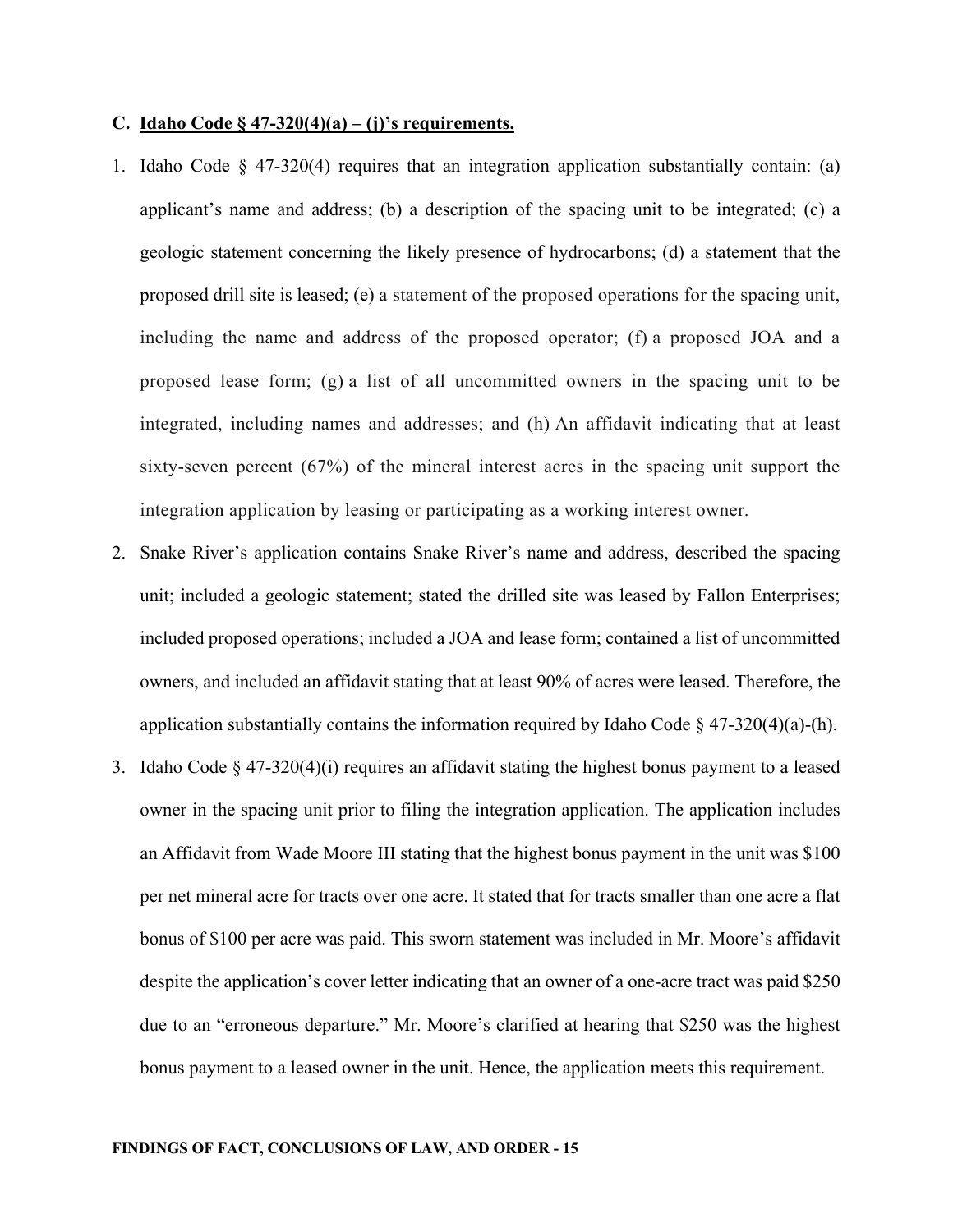- 4. Idaho Code  $\S 47-320(4)(i)$  requires that the resume of efforts document "the applicant's good faith efforts on at least two (2) separate occasions within a period of time no less than sixty (60) days to inform uncommitted owners of the applicant's intention to develop the mineral resources in the proposed spacing unit and desire to reach an agreement with uncommitted owners in the proposed spacing unit." At least one (1) contact must be by certified U.S. mail sent to an owner's last known address. Idaho Code  $\S$  47-320(4)(j). If any owner requests no further contact from the applicant, the applicant is "relieved of further obligation to attempt contact to reach agreement with that owner." *Id.*
- 5. Snake River made at least two contacts with each of the uncommitted mineral interest owners in the months before the application was filed. At least one contact attempt was made by certified mail on December 28, 2020. SR-1, pp.73-77. These efforts started around December of 2020, and contacts carried over about four months until April, including contacts in February and March. Hr'g Tr. p. 62, ll. 12-24; p. 72, ll. 4-14. The one exception was the Dorsings, who mailed written notice to Snake River in January that they were not interested in leasing. SR-1, p. 76. Thus, the resume of efforts meets Idaho Code  $\S$  47-320(4)(j)'s requirements.

# **D. Integration is granted upon "terms and conditions that are just and reasonable" as required by Idaho Code § 47-320.**

1. Idaho Code  $\S 47-320(1)$  provides that upon the application of any owner in a proposed spacing unit, the Administrator:

shall order integration of all tracts of interests in the spacing unit for drilling of a well or wells, development and operation thereof and for the sharing of production therefrom.

It further provides that an integration order "shall be upon terms and conditions that are just and reasonable." Idaho Code § 47-320(1).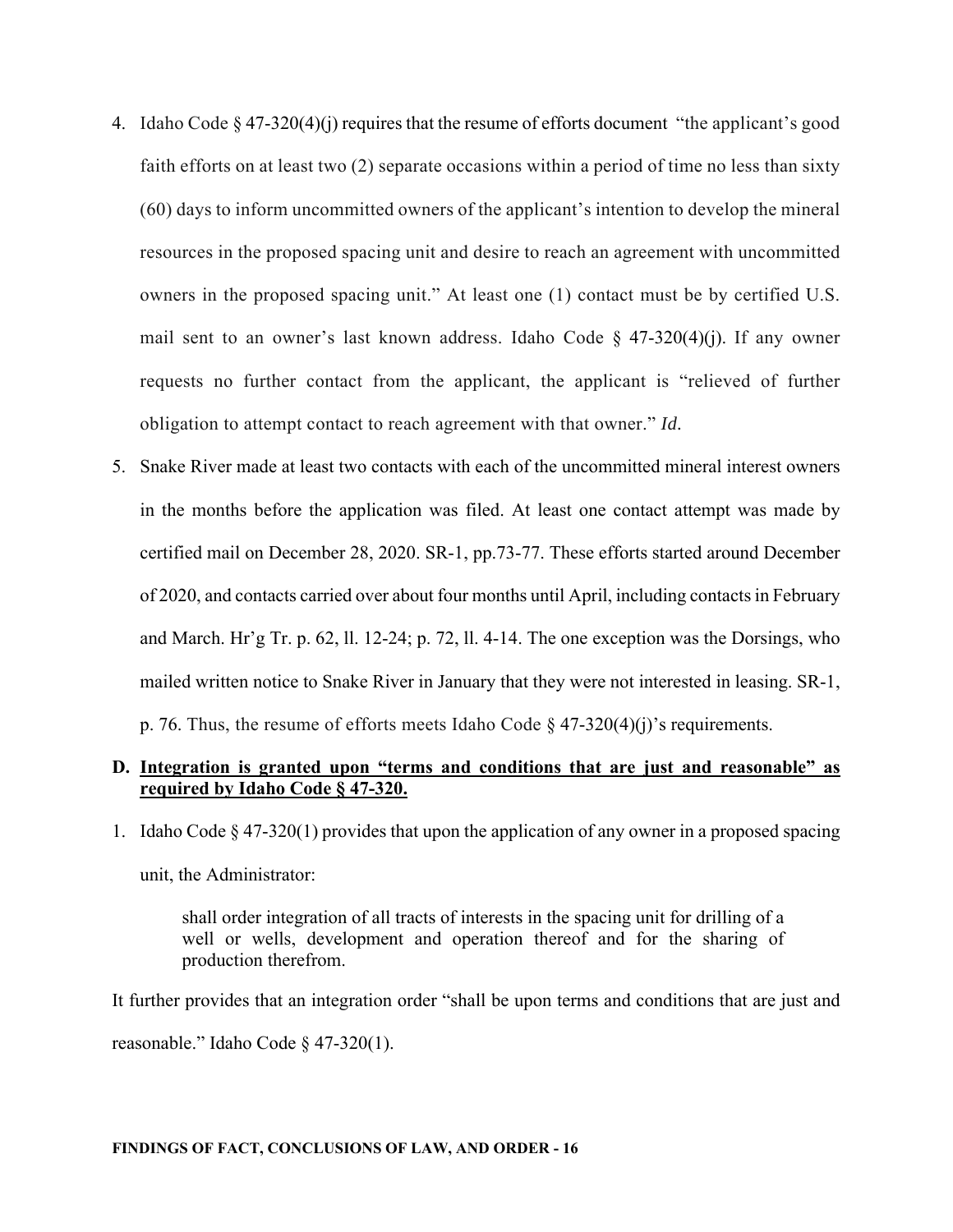- 2. The operations of a well upon any portion of a spacing unit under an integration order "shall be deemed for all purposes the conduct of such operations upon each separately owned tract in the spacing unit by the several owners thereof." Idaho Code  $\S$  47-320(2). The "portion of the production allocated to a separately owned tract included in a spacing unit shall, when produced, be deemed, for all purposes, to have been actually produced from such tract by a well drilled thereon." *Id.*
- 3. The Administrator issued an *Order Determining "Just and Reasonable" Factors* on June 21, 2021. He determined first that the broad requirement for an integration order to be on "just and reasonable" terms does not include authority to award additional compensation beyond statutory requirements and integration will not be denied when uncommitted owners' economic risks exceed benefits because the Legislature has made integration mandatory upon meeting certain statutory requirements. Further, an integration order's terms and conditions must be within the Commission's statutory authority and be consistent with the purposes of the Oil and Gas Conservation Act. The Administer then determined that he would consider the following factors:

1. Are the proposed terms addressed in another source of law?

2. Are the proposed terms and conditions (a) consistent with industry standards; (b) consistent with terms previously accepted or rejected by courts or other oil and gas administrative agencies; and (c) applicable to the unit and its operations?

3. Are the proposed terms and conditions similar to other agreements within and nearby the unit? If a proposed term is not similar, is there a reason why a different term or condition is appropriate?

4. Are any proposed terms, including those addressed at drilling, equipping, and operating the well, consistent with the Oil and Gas Act and necessary given sitespecific conditions?

5. Will the proposed operations, including the drill site, physically occupy the property of uncommitted owners, and are any additional terms necessary to address physical occupation?

### **FINDINGS OF FACT, CONCLUSIONS OF LAW, AND ORDER - 17**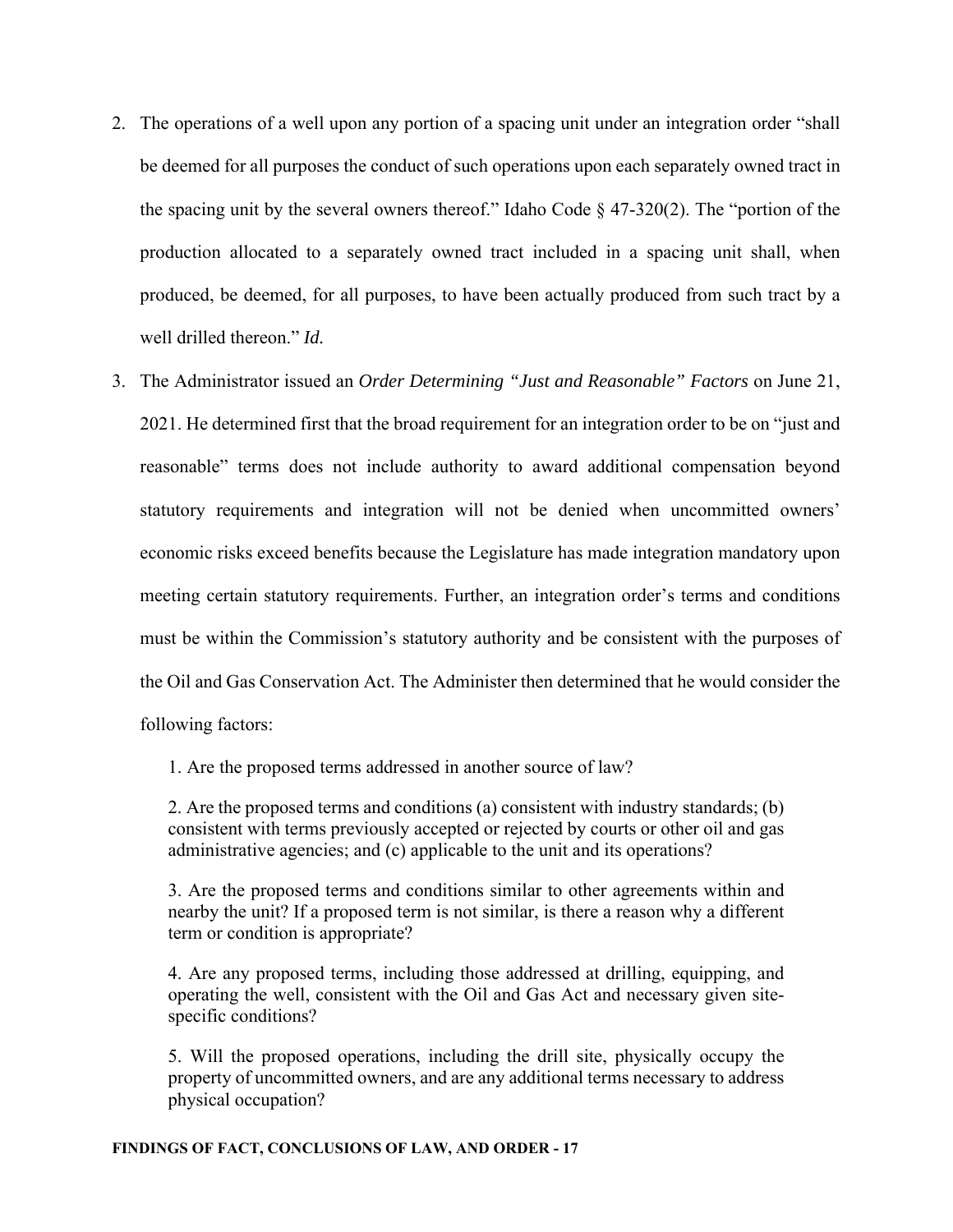6. If the proposed operation includes use of uncommitted owners' surface estate, is the operator's compliance with Idaho Code \$ 47-334 adequate to protect the surface owner?

7. Do the unit's circumstances and operations require additional bonding with the Department?

8. Does the integration order ensure that integrated owners that do not choose to participate as an owner retain the private right of action against the operator for any future harms?

4. An integration order "shall authorize the drilling, equipping and operation, or operation, of a

well on the spacing unit; shall designate an operator for the integrated unit; shall prescribe the

time and manner in which all the owners in the spacing unit may elect to participate therein;

and shall make provision for the payment by all those who elect to participate therein of the

reasonable actual cost thereof, plus a reasonable charge for supervision and interest."

5. Each integration order shall provide for four participation options: (1) working interest owner;

(2) nonconsenting working interest owner; (3) leased; (4) deemed leased. Idaho Code § 47-

320(3) articulates those options as follows:

**(a) Working interest owner.** An owner who elects to participate as a working interest owner shall pay the proportionate share of the actual costs of drilling and operating a well allocated to the owner's interest in the spacing unit. Working interest owners who share in the costs of drilling and operating the well are entitled to their respective shares of the production of the well. The operator of the integrated spacing unit and working interest owners shall enter into a joint operating agreement approved by the department in the integration order.

**(b) Nonconsenting working interest owner**. An owner who refuses to share in the risk and actual costs of drilling and operating the well, but desires to participate as a working interest owner, is a nonconsenting working interest owner. The operator of the integrated spacing unit shall be entitled to recover a risk penalty of up to three hundred percent (300%) of the nonconsenting working interest owner's share of the cost of drilling and operating the well under the terms set forth in the integration order. After all the costs have been recovered by the consenting owners in the spacing unit, the nonconsenting owner is entitled to his respective shares of the production of the well, and shall be liable for his pro rata share of costs as if the nonconsenting owner had originally agreed to pay the costs of drilling and operating the well. The operator of the integrated spacing unit and nonconsenting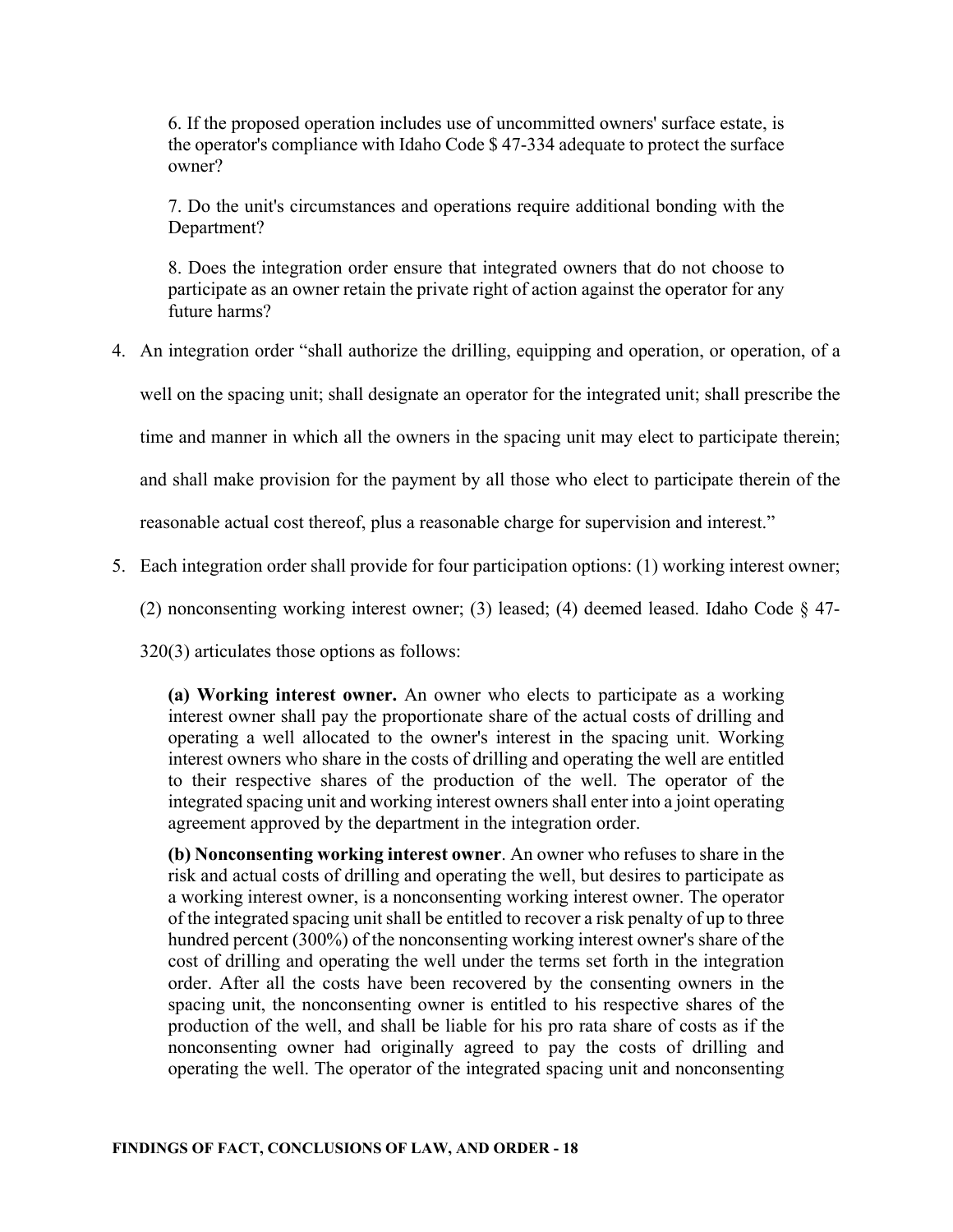working interest owners shall enter into a joint operating agreement approved by the department in the integration order.

**(c) Leased.** An owner may enter into a lease with the operator of the integrated spacing unit under the terms and conditions in the integration order. The owner shall receive no less than one-eighth  $(\frac{1}{8})$  royalty. The operator of an integrated spacing unit shall pay a leasing owner the highest bonus payment per acre that the operator paid to another owner in the spacing unit prior to the filing of the integration application.

**(d) Deemed leased**. If an owner fails to make an election within the election period set forth in the integration order, such owner's interest will be deemed leased under the terms and conditions in the integration order. The owner shall receive oneeighth  $(\frac{1}{8})$  royalty. The operator of an integrated spacing unit shall pay a leasing owner the highest bonus payment per acre that the operator paid to another owner in the spacing unit prior to the filing of the integration application.

# **E. Idaho Code § 47-320(3)'s terms of integration**

The Administrator is required by Idaho Code § 47-320 to establish certain economic terms. As to the JOA, the term is the risk penalty that applies to the nonconsenting working interest owners. Idaho Code § 47-320(3)(b). As to those leased or deemed leased, the terms are the bonus payment and royalty amount. Idaho Code § 47-320 (3)(c), (d). The risk penalty, bonus payment, and royalty payment terms are discussed below.

## a. Risk penalty for non-consenting working interest owners

An operator "shall be entitled to recover a risk penalty of *up to* three hundred percent (300%)" of a nonconsenting working interest owner's share of the cost of drilling and operating the well under the integration order's terms. Idaho Code § 47-320(3)(b) (emphasis added). Snake River's application proposes a 300% risk penalty for nonconsenting working interest owners. SR-1 pp. 4-6. The Administrator determines that a 300% risk penalty is appropriate for several reasons. The 300% risk penalty requested is lower than the 500% risk penalty provided in the JOA for Snake River's current working interest owners. This means that a 300% risk penalty gives nonconsenting owners more favorable terms that those who are currently working interest owners. Mr. Moore also testified that the well is a "wildcat" well in an area with limited knowledge and

## **FINDINGS OF FACT, CONCLUSIONS OF LAW, AND ORDER - 19**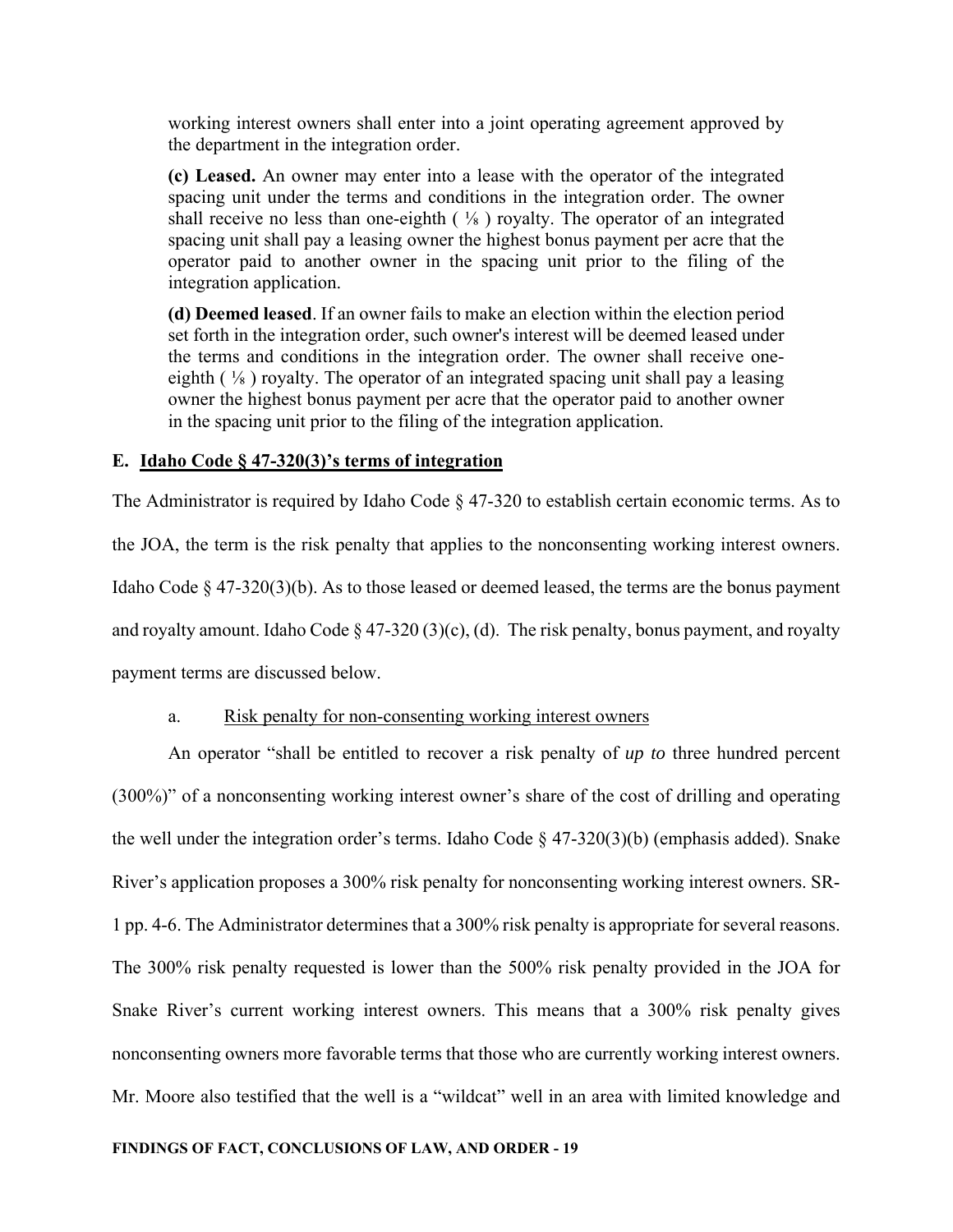experience with the geology, which has a higher degree of risk for Snake River. The well will be drilled to target a conventional sand defined by seismic data, which makes targeting more complex and higher risk. Also, there are additional mobilization and operating expenses because well service contractors are largely unavailable locally and drilling rigs are sourced from outside the area. For these reasons, the Administrator determines that the 300% risk penalty is appropriate and "just and reasonable."

## b. Bonus payment for leased and deemed leased.

Leased and deemed leased owners shall receive the "highest bonus payment per acre that the operator paid to another owner in the spacing unit prior to the filing of the integration application." Idaho Code § 47-320 (3)(c), (d). This is supported by the application requirement of an "affidavit stating the highest bonus payment paid to a leased owner in the spacing unit . . . prior to filing the integration application." Idaho Code  $\S$  47-320(4)(i). Snake River's application requests a \$100 bonus payment per acre for leased and deemed leased owners. SR-1 pp. 3, 5. It was accompanied by an affidavit from Mr. Moore stating that Snake River paid \$100 per net mineral acre for all tracts larger than one acre and \$100 per net mineral acre for lots smaller than one acre. However, the application's cover letter also mentioned that an owner of a one-acre tract was paid \$250 due to an "erroneous departure." Mr. Moore's testimony indicated that \$250 was the highest bonus payment to a leased owner in the unit.

Idaho Code  $\S$  47-320 (3)(c),(d) does not have an "erroneous departure" exemption from the requirement that those leased and deemed leased are paid the "highest bonus payment" the operator "paid to another owner in the spacing unit prior to the filing of the integration application." Idaho Code § 47-320 (3)(c),(d). Here, the highest bonus payment was \$250 per acre.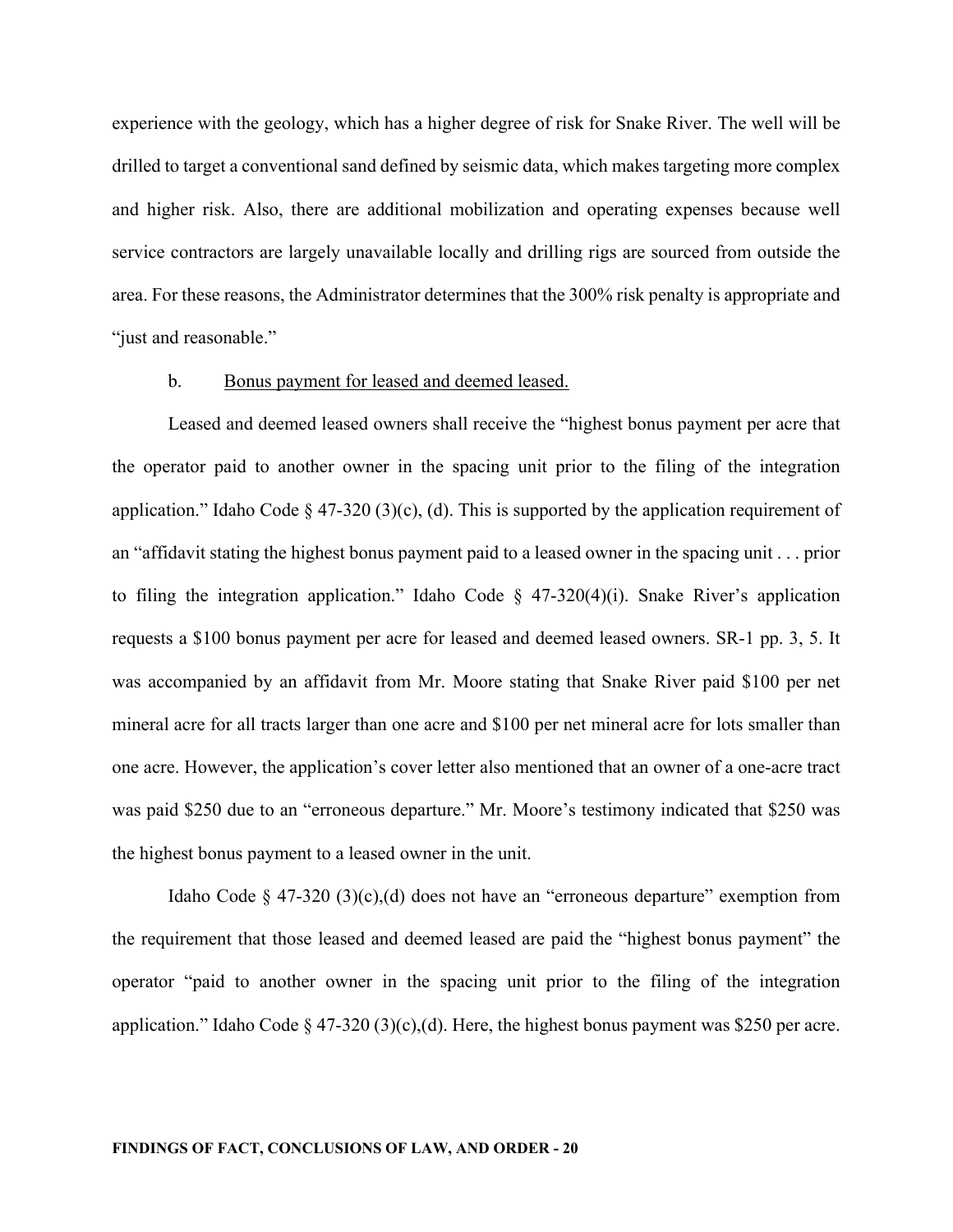Thus, the Administrator sets the bonus payment at \$250 per mineral acre for those leased or deemed leased with a \$100 minimum payment for tracts less than one acre.

## c. Royalty Payments for Leased owners

Idaho Code § 47-320(3)(c) provides uncommitted owners with the option to enter into a lease with the operator of the integrated spacing unit under the terms and conditions in the integration order. The statute dictates that royalty paid to a leased owner shall be "no less than one-eighth (1/8) royalty." Idaho Code  $\S$  47-320(3)(c). This allows the Administrator to set a royalty higher than 1/8 for uncommitted owners who elect to sign the lease, but he cannot set a royalty lower than 1/8. Those deemed leased are always paid a 1/8 royalty. Idaho Code § 47-  $320(3)(d)$ .

Based on the evidence in the record regarding royalties paid to others leased in the same unit and the royalty paid to those in nearby units, the Administrator determines that those selecting the "leased" option shall be paid a 1/8 royalty. A royalty of 1/8 was paid to all other leased mineral interest owners in the unit. Further, mineral interest owners in surrounding areas also have leased their oil and gas rights for a 1/8 royalty. Nonconsenting owners did not request a different royalty rate or present any evidence of differing royalty rates nearby or unique circumstances in this unit that would indicate that the royalty rate should be adjusted. Therefore, the Administrator finds that a 1/8 royalty is appropriate and a "just and reasonable" term to include for leased owners.

#### **F. Factors Used to Determine "Just and Reasonable"**

In this case, all terms proposed came from Snake River, the proposed operator. Snake River proposed these terms in its submitted JOA and lease form, in addition to several terms listed in the application cover letter and as amended in testimony at hearing. Nonconsenting owners did not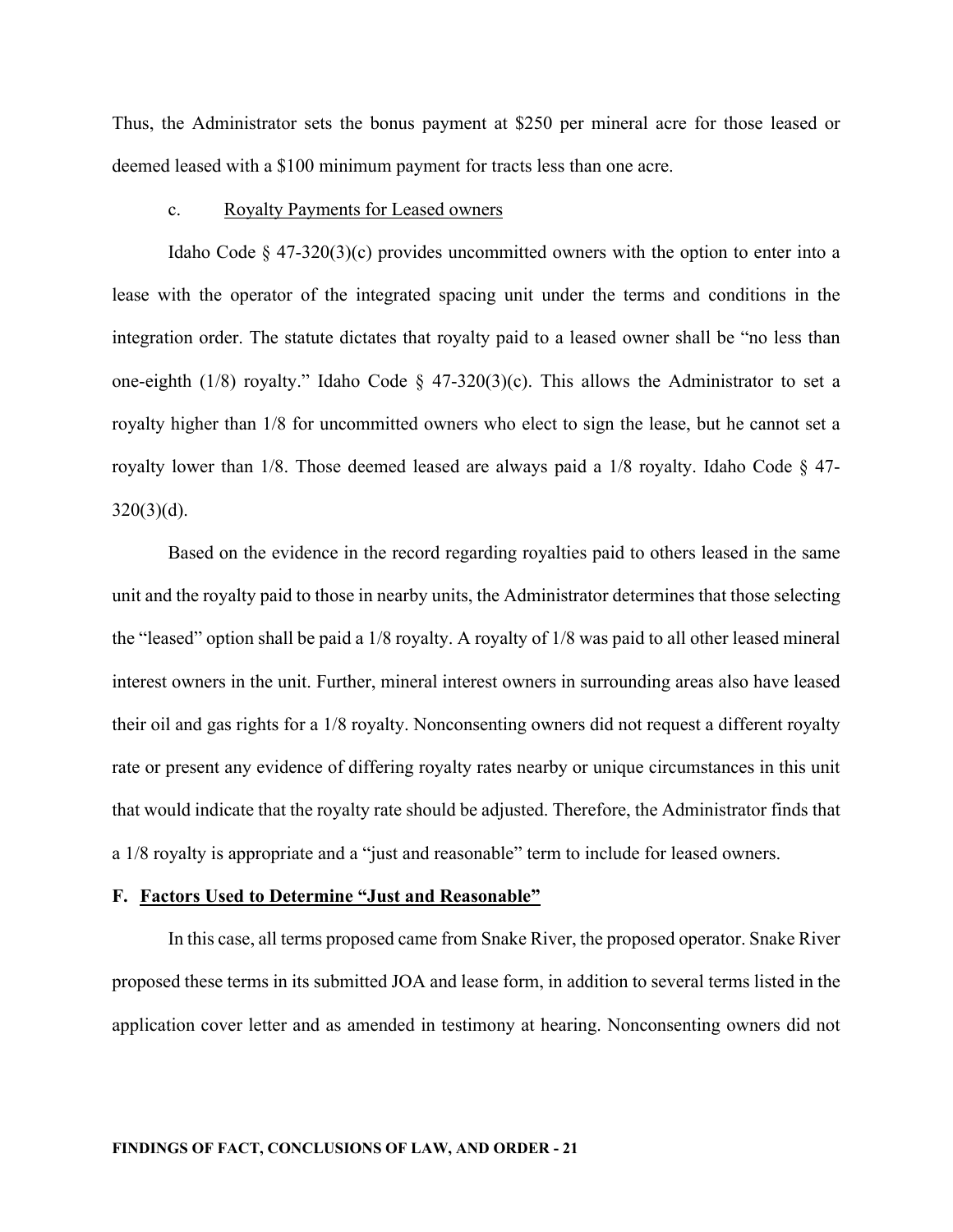propose any specific alternate terms at the evidentiary hearing or evidence of alternate terms.<sup>4</sup> All factors used to determine "just and reasonable" terms are listed below and used to evaluate the proposed JOA and proposed lease in general along with several specific terms in the proposed lease.

## **a. Factor 1: Are the proposed terms addressed in another source of law?**

The Administrator may consider whether a proposed term is already addressed by another entity and whether proposed terms are already addressed by a Department permit. No evidence was presented about whether a term proposed was already addressed by another entity, including any local ordinances to protect public health, safety, and order. As to Department permits, Snake River has not yet filed an application for permit to drill ("APD") in this unit. APDs typically include the details of how the well will be equipped, drilled, and operated as well as any conditions for the protection of freshwater supplies. The Department evaluates the operator's specific plan, potential impacts, and specific location for a well and only grants an APD after such analysis. For example, an APD requires "an accurate plat showing the location of the proposed well with reference to the nearest lines of an established public survey." IDAPA 20.07.02.200.04.a. Applications for permits to drill also address the location of the nearest water supply; the type of tools and logging program; the proposed target depth and target formations; details on casing and cement; the drilling plan; erosion and sediment control; reclamation plan; and additional information for well treatments if applicable. IDAPA 20.07.02.200.04.b-j. Thus, the permit to drill will include additional details related to drilling, operating, and equipping the well.

<sup>4</sup> Nonconsenting Owners argued that the *"Just and Reasonable" Factors Order* established "that there is zero additional compensation to be made available to anybody no matter what comes up at [the] hearing." Hr'g Tr. p. 10, ll. 11-15. They explained that given that therefore they would not offer any evidence of "the market value of the leases" at issue. Hr'g. Tr. p. 10, ll. 17-20.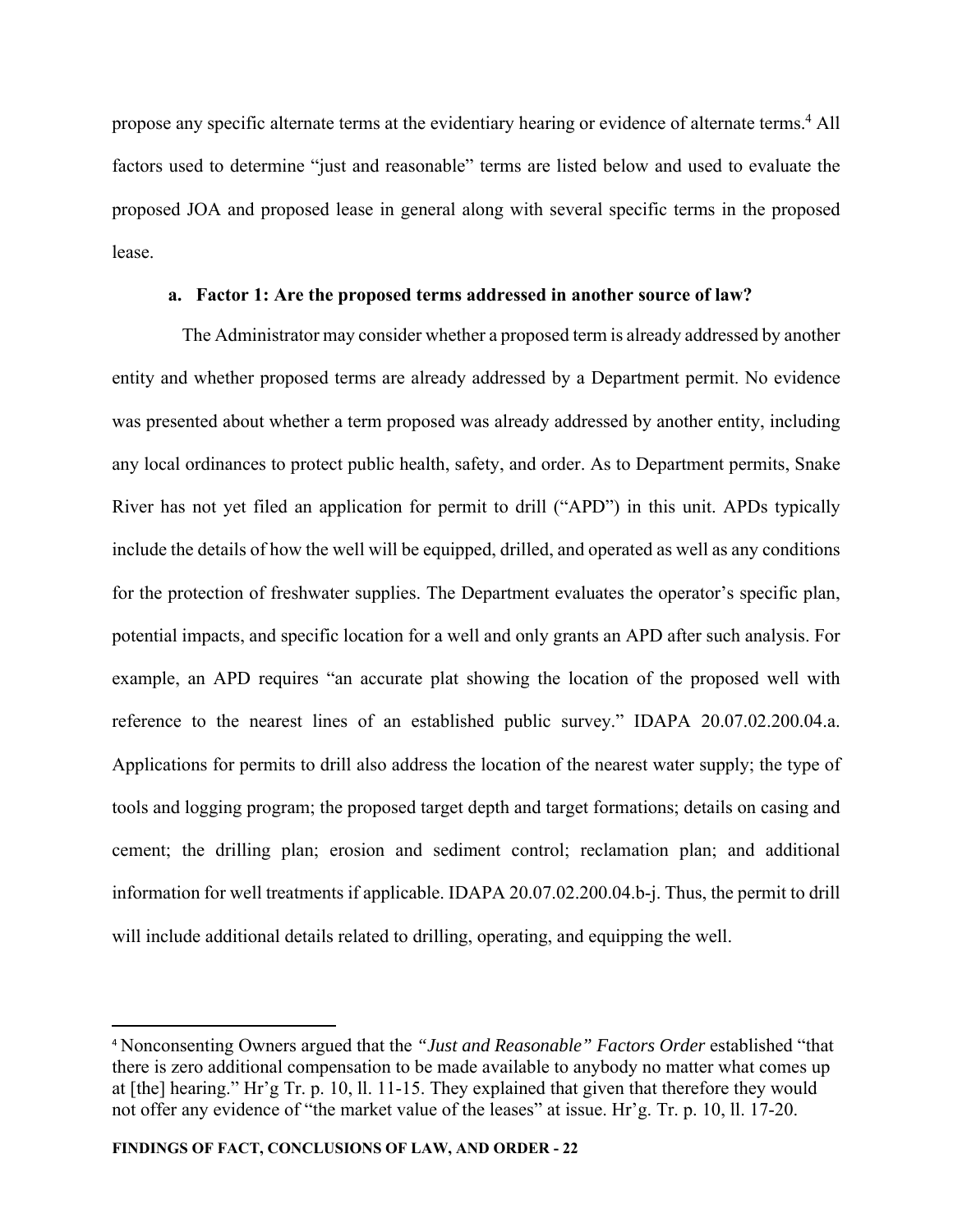Nonconsenting owners did not propose any evidence related to a need to include in this integration order specific terms related to drilling, equipping, and operating the well in addition to those that the Department will address in an APD. As a result, applying this factor to the evidence leads to the conclusion that this integration order does not need to specify additional details as to drilling, equipping, and operating the well because those details will be addressed in an APD.

# **b. Factor 2: Are the proposed terms and conditions (a) consistent with industry standards; (b) consistent with terms previously accepted or rejected by courts or other oil and gas administrative agencies; and (c) applicable to the unit and its operations?**

The Administrator will consider industry standards terms and conditions, the consistency of those standards, and how those standards apply to this particular unit.

### *Proposed JOA*

Snake River's proposed JOA is the AAPL Form 610, the 1989 version, which has been used in the oil and gas industry in many states. This JOA has been used in other states by Weiser-Brown Oil Company, a company affiliated with Snake River. Further, Mr. Brown testified that the Arkansas Oil and Gas Commission had adopted AAPL Form 610, the 1989 version of a model form JOA.

The proposed JOA is a similar form to the JOA used in prior integrations in this area by the previous operator. Snake River was a working interest owner with the prior operator, which also indicates that Snake River itself found these terms to be reasonable. Also, Snake River uses materially the same JOA with its working interest partner as the JOA proposed for this unit, further indicating Snake River itself finds these terms to be "just and reasonable" in its own transactions. Mr. Brown testified that there was nothing about this unit that let him to conclude that using the proposed JOA would not be appropriate. Those who choose this option would be able to participate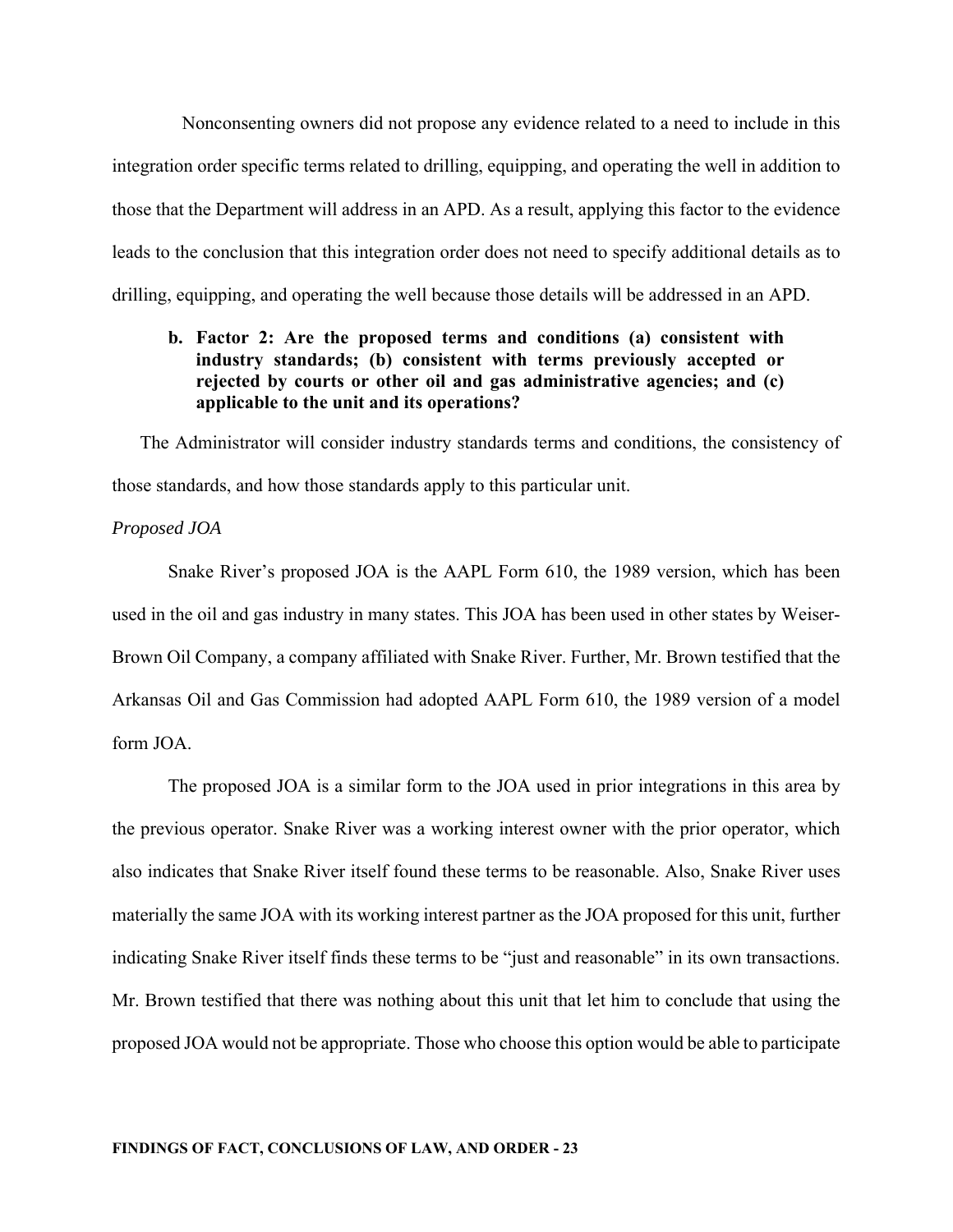on the same basis as the existing working interests, except with a more favorable risk penalty of 300% versus the 500% risk penalty used with Snake River's partners.

Nonconsenting owners did not propose alternate terms to the JOA or present any evidence that the JOA differed from industry standards. They did not present any evidence that the JOA was inconsistent with terms previously accepted or rejected by courts or other oil and gas administrative agencies. They also did not claim the JOA was not applicable to the unit or its operations or present any related evidence.

Thus, applying this factor to the evidence presented weighs towards to the conclusion that Snake River's proposed JOA is "just and reasonable" because the proposed JOA is (a) consistent with industry standards, both in Idaho and other states; (b) employs terms that are materially the same that the operator had agreed to when it was a working interest owner and (c) has terms applicable to the unit and its operations.

### *Proposed Lease*

 Snake River's proposed lease is similar to other voluntary leases that Snake River has taken in the area and unit. Similar versions of this proposed lease are also used in operations Mr. Brown has been involved with in other states. This indicates that these lease terms are industry standards. However, when Mr. Piotrowski questioned Mr. Brown about why several terms were included in the proposed lease,<sup>5</sup> he was not able to explain the purpose of those terms about how and why they

<sup>&</sup>lt;sup>5</sup> The specific terms Mr. Brown was asked about include that the lease was for "\$10 and other valuable consideration," but the actual bonus payment was not referenced; Paragraph 8's choice of a 1% penalty for when a lessee fails to make timely payments; Paragraph 9's provision that lessee shall pay for damages caused by its operations to growing crops on the premises and why crops are treated differently than other damages; Lease addendum, paragraph 1's provisions regarding damages and why certain types of damages are enumerated and why certain types of operations are listed; the payment for a renewal; and Lease addendum paragraph 9: Hold Harmless Clause. Hr'g Tr. pp. 27-39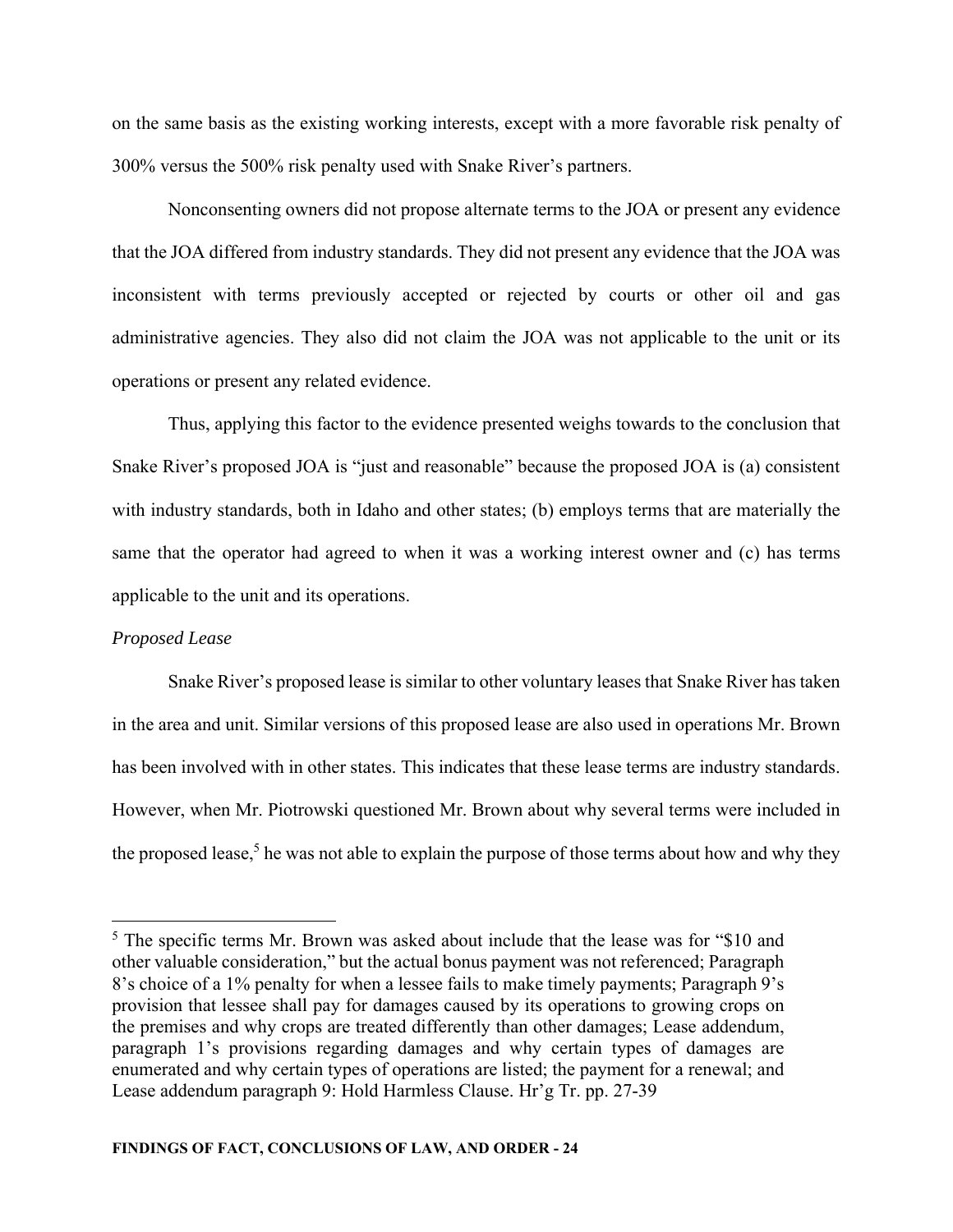would apply to this particular unit. In spite of that, all evidence in the record establishes that these terms are commonly used in the industry, which weighs towards finding that these terms are "just and reasonable."

# **c. Factor 3: Are the proposed terms and conditions similar to other agreements within and nearby the unit? If a proposed term is not similar, is there a reason why a different term or condition is appropriate?**

## *Proposed JOA*

Snake River's witnesses testified that the proposed JOA was materially the same as the JOA it uses with its working interest partners except for the proposed JOA had a lower risk penalty of 300%. This lower risk penalty is within the statutory limit, and appropriate for the reasons discussed above. Thus, this factor also weighs towards determining the JOA is "just and reasonable."

# *Proposed Lease*

Snake River's witnesses also testified that the proposed lease was similar to other voluntary leases signed in the unit and surrounding area. While nonconsenting owners did not offer specific alternate terms, they did question Mr. Brown about certain terms. *See footnote 6*. However, the terms in these leases were similar to other voluntary leases in the unit, as well as leases in the surrounding area. Because the JOA and lease contain terms that are similar to many other voluntary agreements in the unit and surrounding area, this factor weighs towards finding the proposed terms "just and reasonable."

# **d. Factor 4: Are any proposed terms, including those addressed at drilling, equipping, and operating the well, consistent with the Oil and Gas Act and necessary given site-specific conditions?**

**FINDINGS OF FACT, CONCLUSIONS OF LAW, AND ORDER - 25**  Nonconsenting owners argued in their "just and reasonable" factors brief that Idaho Code § 47-320 required the Administrator to articulate "whether a well is authorized to be drilled, and which precise well is authorized"; how the well will be drilled, by what methods; how the well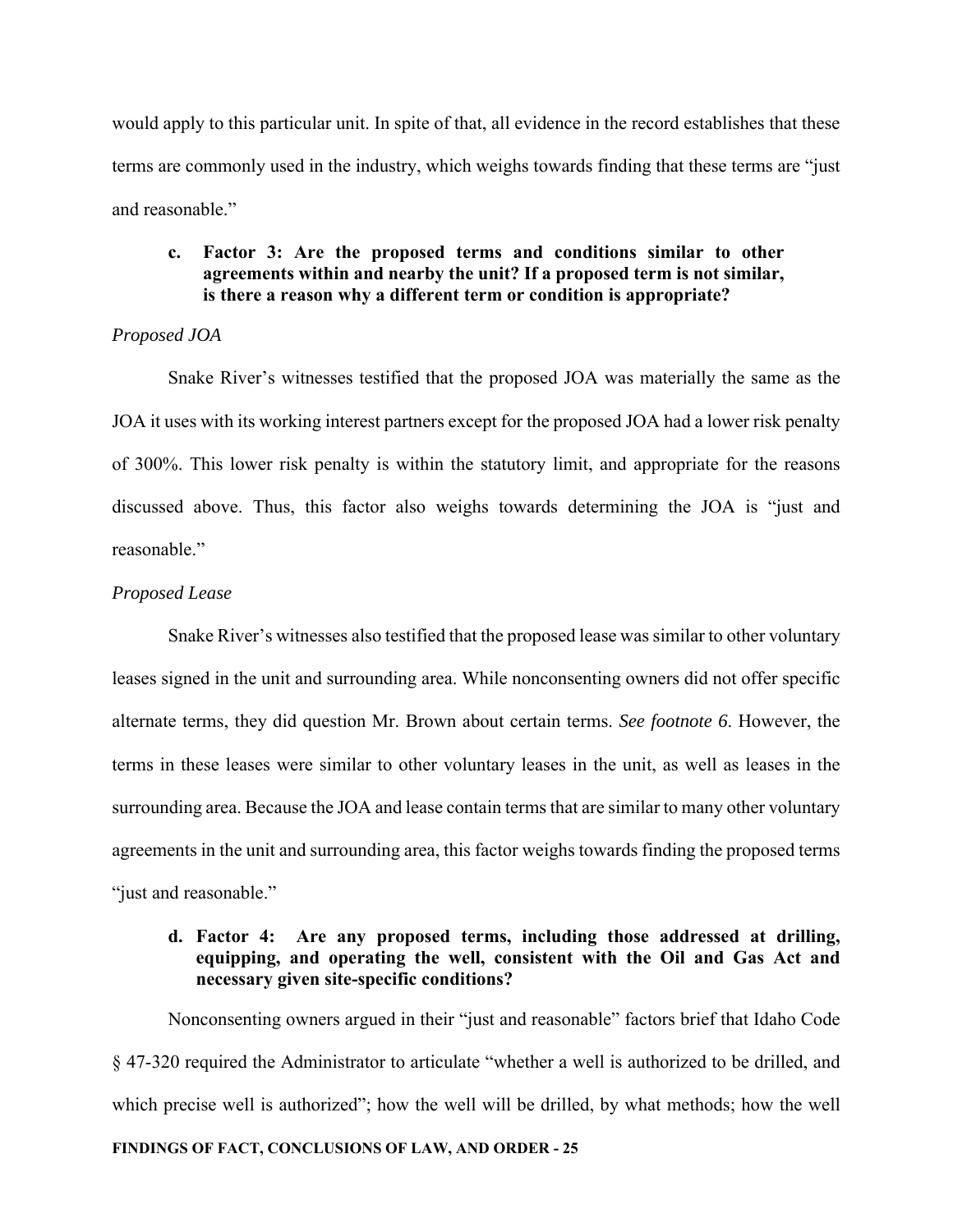will be equipped once drilled; and how the well will be operated. *NC Owners Br.* p. 3. After this factor was included in the "just and reasonable" factors order, nonconsenting owners provided no additional proposed terms regarding drilling, equipping, and operating the well, except for arguing that the order should provide for one well.

#### *Authorizing Additional Wells*

Snake River stated that the integration order should provide for additional wells to be drilled beyond the one well currently proposed. Indeed, Idaho Code § 47-320(1) leaves open the possibility an integration order may be for more than one well when it provides that integration can be ordered "for drilling or a well or wells, development and operation thereof and for the sharing of production therefrom." However, the spacing order for this unit does not authorize additional wells. The *September 28, 2020 Spacing Order* established the spacing unit Snake River proposes to integrate. That order determined that that "Sand D is the common source of supply for this proposed spacing unit and that only one (1) well may be drilled to and produced for Sand D." *Spacing Order* p. 13. Thus, the Administrator established the spacing unit in Docket No. CC-2020- OGR-01-002 for only one source of supply: Sand D. *See Spacing Order* p. 16 ("Snake River's proposed spacing unit is for Sand D.").

While additional sources of supply may be discovered later, Snake River will have to establish spacing units for those sources of supply. This is because the spacing unit is not a statewide spacing unit composed of a pre-established single governmental section. *See* Idaho Code § 47-317. Instead, this unit is made up of four quarter sections from different statewide units, which necessitated a spacing order unique to this unit and a certain common source of supply. Further, if Snake River decided it needed to drill another well to the same source of supply in this same unit, then it would need to make a request through the appropriate administrative process to do so and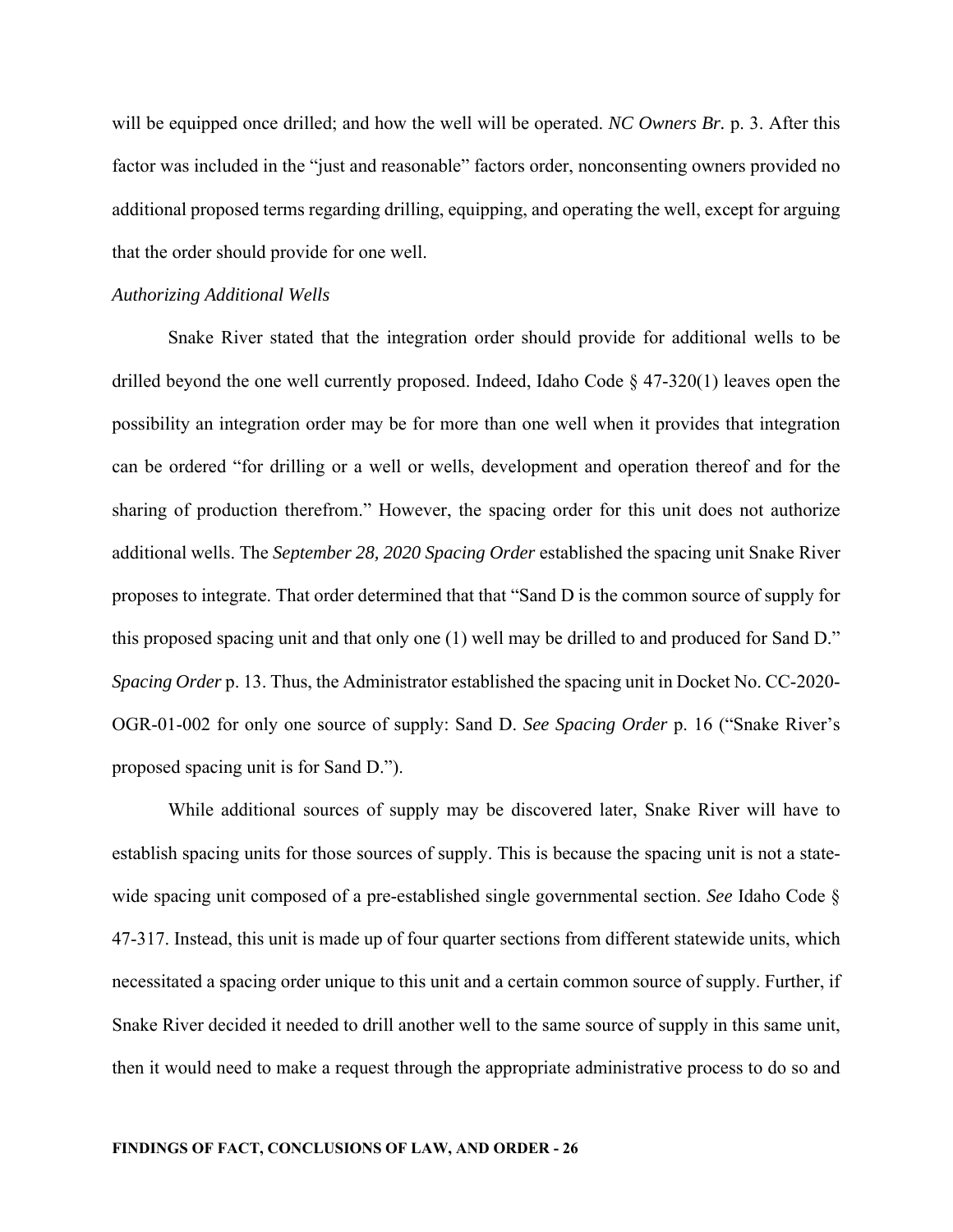obtain authorization. Either way, neither is proposed or authorized at this time: this spacing unit only relates to one well drilled to Sand D. Thus, the integration order is limited to one (1) well in the spacing unit and the Administrator determines it would not be a "just and reasonable" term to authorize any additional wells in the integration order at this time.

#### *How the well will be Drilled, Equipped; and Operated*

Snake River's application notes that all operations will be conducted in compliance with IDAPA 20.07.02. The lease also provides that "all operations conducted under this Lease, including permitting, drilling, production, pooling, and unitization, plugging and abandonment of wells, and surface reclamation, shall be done pursuant to and in accordance with applicable federal, state, and local rules and regulations." SR-1 p. 72. Thus, both the lease and Snake River's application acknowledge the necessity of compliance with the Oil and Gas Act and rules, which establishes some basic requirements of operations.

In addition, a JOA dictates how the working interest owners for a well interact, including how the well is operated. For example, the JOA includes provisions that outline notice and reporting for drilling and testing operations, the priority of operations, and how expenses and revenues from the well are shared. A JOA governs those who choose to be a working interest owner or a nonconsenting working interest owner. Thus, those that choose to participate by agreeing to the JOA can be involved in operational decisions pursuant to the JOA.

Because the lease and JOA address subsequent operations that comply with Idaho law and no evidence was presented indicating a reason for additional detail, this factor weighs towards finding the terms regarding operations, drilling, and equipping the well to be "just and reasonable." *Three-year primary term with a three-year renewal option.*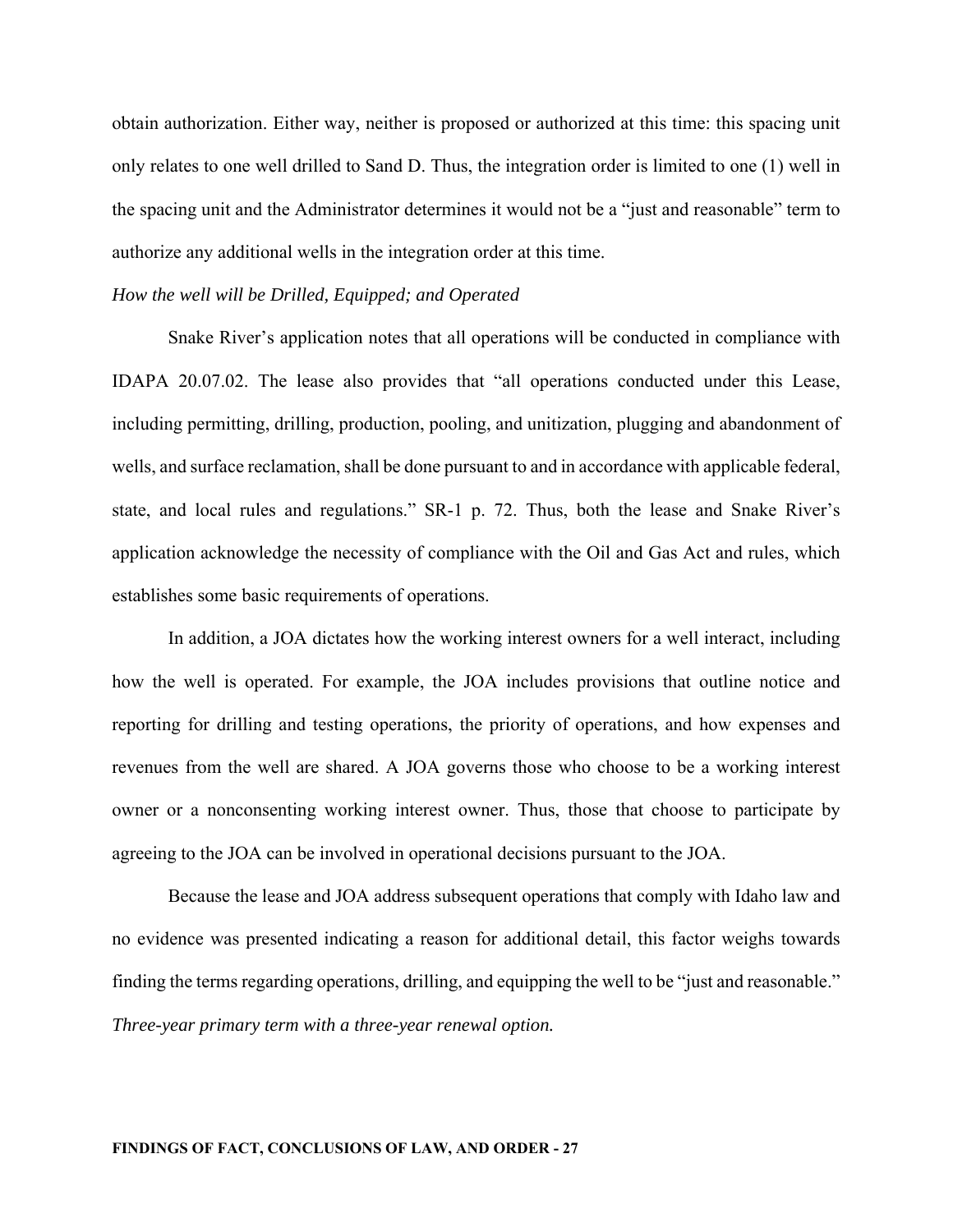Snake River's proposed lease includes a three-year primary term with a three-year renewal option to extend the primary term. Mr. Brown testified that some leases in the area have a longer term of 5 years for the primary term with a two-year extension. Hr'g Tr. p. 20, ll. 15-25. Because other leases in the unit and area have a similar primary term, as well as the fact that this is a exploratory field that may take additional time and resources to initiate development, the Administrator determines that three years for a primary term is a "just and reasonable" term.

However, the three-year renewal term is not a "just and reasonable" term given the particular circumstances of this unit. The renewal term Snake River requests provides that it can extend the primary term to six years with a payment of \$100 per mineral acre. If Snake River chooses to exercise this option "it shall be considered for all purposes as though this Lease originally provided for a Primary Term of **Six** (6) years." SR-1 p. 72. Snake River requests the option for this longer term despite the fact that its intent is to drill a well and develop this unit as soon as possible. Hr'g Tr. p. 52, ll. 24-25. If development will take place in the next three years, there does not need to be a need for a renewal option that would extend the primary term to 6 years. Further, a renewal option also makes it more difficult to discern whether the primary term has expired because the renewal is at Snake River's discretion and payment. Additionally, certainty of when a primary term expires is important for the Department as well as those uncommitted owners. Thus, the Administrator determines that a renewal term to extend the primary term is not "just and reasonable."<sup>6</sup>

*Shut-in Royalty Clause* 

 $6$  This determination does not alter the operator's ability under the lease to hold the unit by production.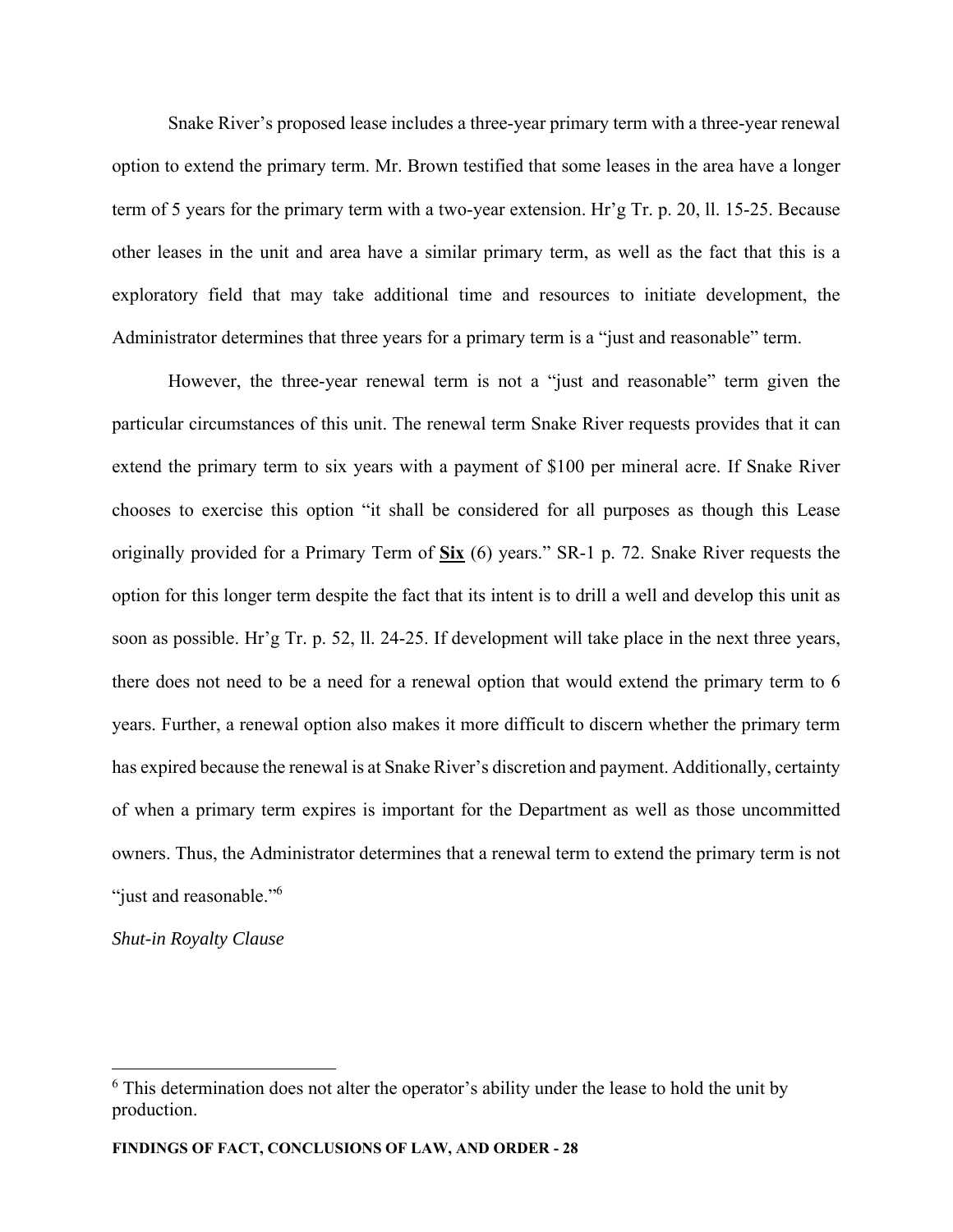Snake River's proposed lease includes a shut-in royalty clause in paragraph 4. SR-1 p. 69. That paragraph provides:

> Where Gas from a well capable of producing Gas, or from a well in which dewatering operations have commenced, is not sold or used after the expiration of the primary term, Lessee shall pay or tender as royalty to Lessor at the address set forth above One Dollar (\$1.00 per year per net mineral acre, such payment or tender to be made on or before the anniversary date of this Lease next ensuing after the expiration of ninety (90) days from the date such well is shut in or dewatering operations are commenced and thereafter on or before the anniversary date of this Lease during the period such well is shut in or dewatering operations are being conducted. If such payment or tender is made, it will be considered that Gas is being produced within the meaning of this lease. Failure to properly or timely pay or tender such shut in royalty shall render Lessee liable for the amount due but shall not operate to terminate this lease.

This provision essentially allows the lease to be held in perpetuity after the primary term for \$1.00 a year per net mineral acre without any production. In addition, the operator's failure to timely pay does not operate to terminate the lease.

In the Administrator's experience, operators can use a term like this to hold a lease during times of economic uncertainty when market prices decline, and production is not economic. Other leases in the unit and area have a similar term. Additionally, this is an exploratory field that may require additional time and resources to best produce the well and do so efficiently. For these reasons, the Administrator determines that having a shut-in royalty is a "just and reasonable" term.

However, to foster, encourage, and promote the development, production, and utilization of oil and gas consistent with Idaho Code § 47-311, to ensure production is resumed in a reasonable time, and to ensure certainty in the term of the order for both the Department and mineral interest owners, the Administrator determines it is "just and reasonable" in this exploratory unit to limit the term of the shut-in royalty to one year following cessation of drilling operations if no production is established or two years from the cessation of production from the unit. After either of the above time periods is reached the integration order will be terminated.

#### **FINDINGS OF FACT, CONCLUSIONS OF LAW, AND ORDER - 29**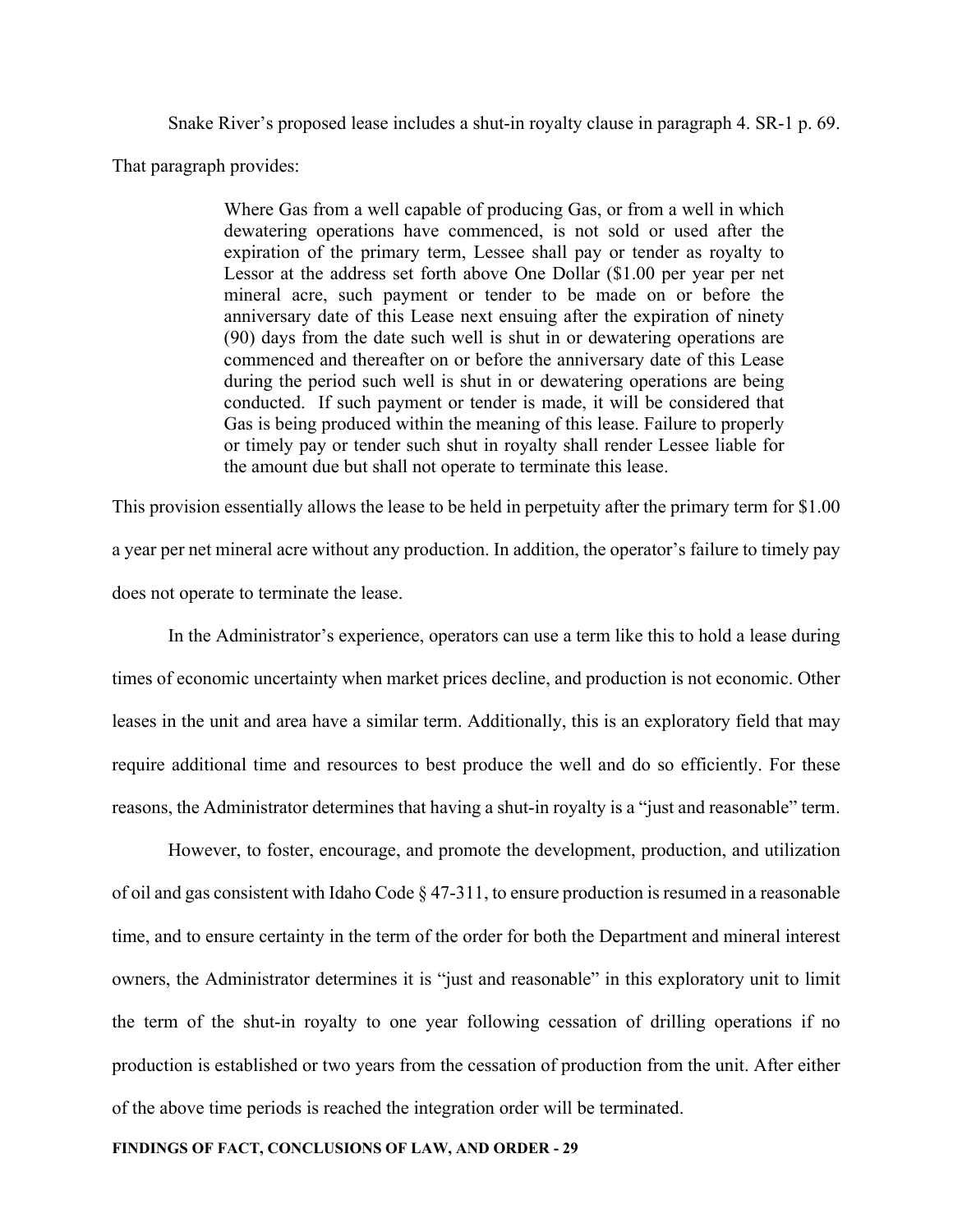# **e. Factor 5: Will the proposed operations, including the drill site, physically occupy the property of uncommitted owners, and are any additional terms necessary to address physical occupation?**

Snake River's application provides that no drilling activities will occur on the surface of the integrated acres. SR-1 p. 2. However, the proposed lease does not broadly address all integrated acres, but instead limits drilling operations on only integrated acres of a certain size. The lease provides that "if Leased parcels are 5.0 acres or smaller in size, Lessee shall not engage in drilling operations on the surface of the leased premises."  $SR-1$ , p. 72.<sup>7</sup> Otherwise, the proposed lease provides that Snake River "shall have the right to use only so much of the Leased Premises as is reasonably necessary for the full exercise of the purpose of this Lease."

Despite Snake River's proposed lease allowing surface use for parcels greater than five acres owned by uncommitted owners, Snake River testified at hearing that its planned surface and subsurface uses would not need to physically occupy or use the surface of unleased parcels. Instead, those activities would take place on parcels that are already leased. Given Idaho Code § 47-420(4)(d)'s requirement to have the "drill site" leased and that Snake River does not identify a current need to physically occupy the surface or subsurface of uncommitted owners, the Administrator determines that it would be "just and reasonable" to include a condition in the integration order that no drilling activities or physical occupation will occur on the surface or subsurface of any deemed leased owners.

# **f. Factor 6: If the proposed operation includes use of uncommitted owners' surface estate, is the operator's compliance with Idaho Code § 47-334 adequate to protect the surface owner?**

 $7$  Several integrated parcels are greater than 5 acres in size.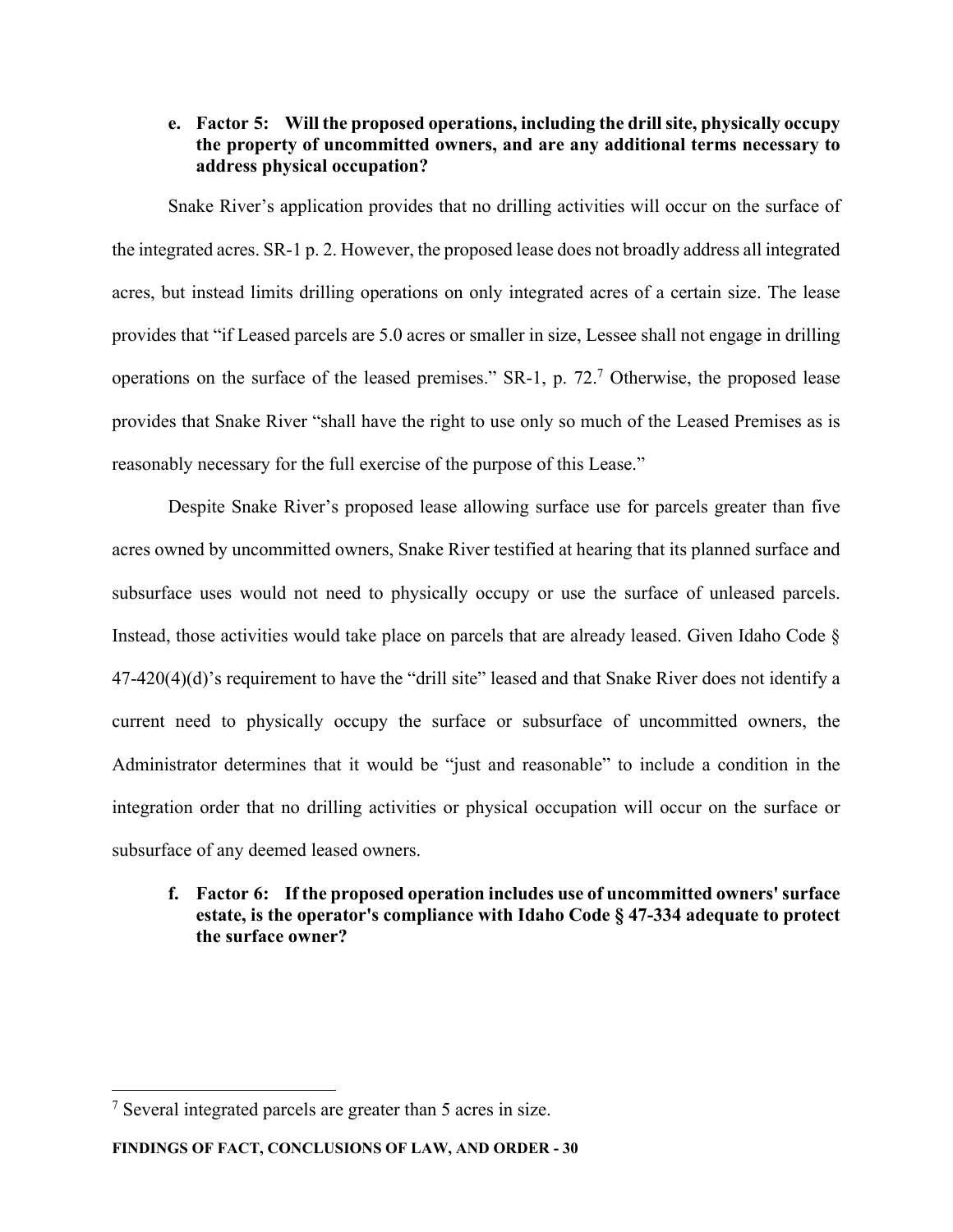As explained above, the Administrator has determined that a "just and reasonable" term would be one that prohibits drilling activities and physical occupation on the surface or subsurface of any deemed leased owners. Thus, this factor does not apply.<sup>8</sup>

# **g. Factor 7: Do the unit's circumstances and operations require additional bonding with the Department?**

Nonconsenting owners presented no evidence that the unit's circumstances and operations required additional bonding. Indeed, at the evidentiary hearing no party presented any evidence of unusual conditions, horizontal drilling, or other circumstances that suggest this well has potential risk or liability in excess of that normally expected. For those reasons, no bonding is required in this order.

# **h. Factor 8: Does the integration order ensure that integrated owners that do not choose to participate as an owner retain the private right of action against the operator for any future harms?**

 Mr. Brown testified at hearing that he believed that Snake River's proposed lease did not affect the private right of action against the operator for owners who choose not to participate in the well. Hr'g Tr. p. 24, ll. 16-20. Several terms in the proposed lease address terms associated with liability, including: Exhibit B, paragraph 3: Liability Insurance, Exhibit B, paragraph 7: Indemnification Clause, and Exhibit B, paragraph 9: Hold Harmless Clause. Nonconsenting owners asked Mr. Brown about whether Exhibit B, paragraph 9's Hold Harmless provision would allow liability only if the operator's conduct was negligent or otherwise wrongful. Hr'g Tr. p. 33- 35. Mr. Brown testified that he would not accept liability for a decline in property values. Hr'g Tr. p. 35. Regardless, Mr. Brown's opinion on whether Snake River would or would not accept liability is not relevant here as the operative question is whether an owner would retain any private

 $8$  Idaho Code  $\S$  47-334(2)'s grant of permission to enter and use surface land does "not apply to the extent that they conflict with or impair a contractual provision relevant to an owner's or operator's use of surface land for oil and gas operations." Idaho Code § 47-334(5).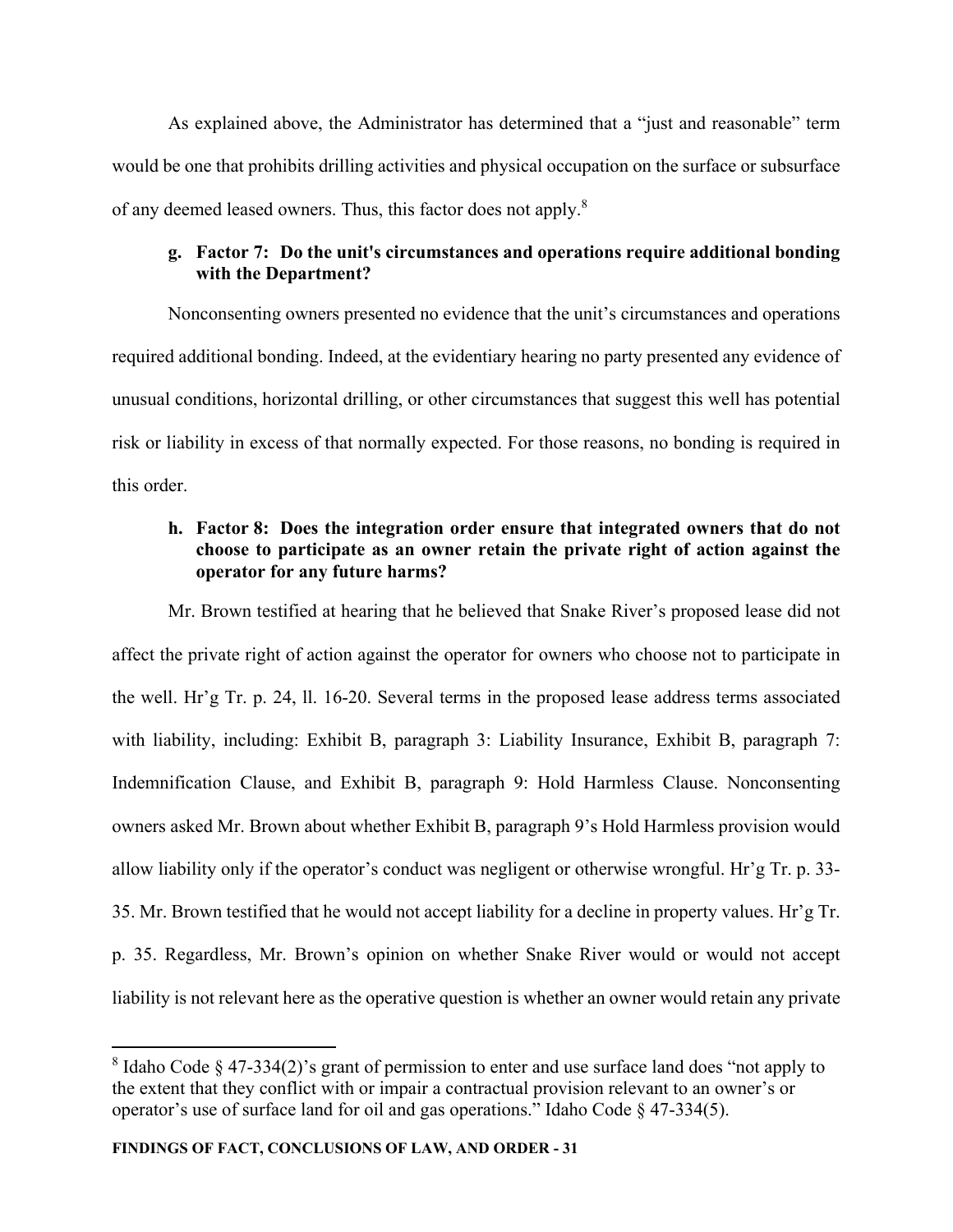right of action they have against the operator, not whether the operator would be successful in defending any litigation. However, to ensure that is clear, the Administrator determines it is "just and reasonable" to include a term that a deemed leased owners retain any private right of action they have in law against the operator for any future harms.<sup>9</sup>

# **Summary of Terms and Conditions Established in this Order**

Based on the "just and reasonable" factors analysis articulated above, the Administrator establishes the following additional terms and conditions:

- The proposed JOA proposed in the integration order is approved as "just and reasonable" with a 300% risk penalty of a nonconsenting working interest owner's share of the cost of drilling and operating the well under the integration order's terms.
- The proposed lease is adopted as "just and reasonable" as modified by the following conditions:
	- o 1/8 royalty for those leased and deemed leased.
	- o \$250 bonus per mineral acre for those leased and deemed leased, with a \$100 minimum payment.
- The following terms are adopted as "just and reasonable" for those deemed leased:
	- o No surface or subsurface physical occupation by the operator is permitted on the lands of deemed leased owners.
	- o A three-year primary term is approved, but no renewal term to extend the primary term is permitted.
	- o Well drilling operations must begin within three years

 $9$  The Administrator does not determine whether such a private right of action exists in law for certain situations with certain facts. Instead, the intent is to limit any liability limits imposed in the proposed lease.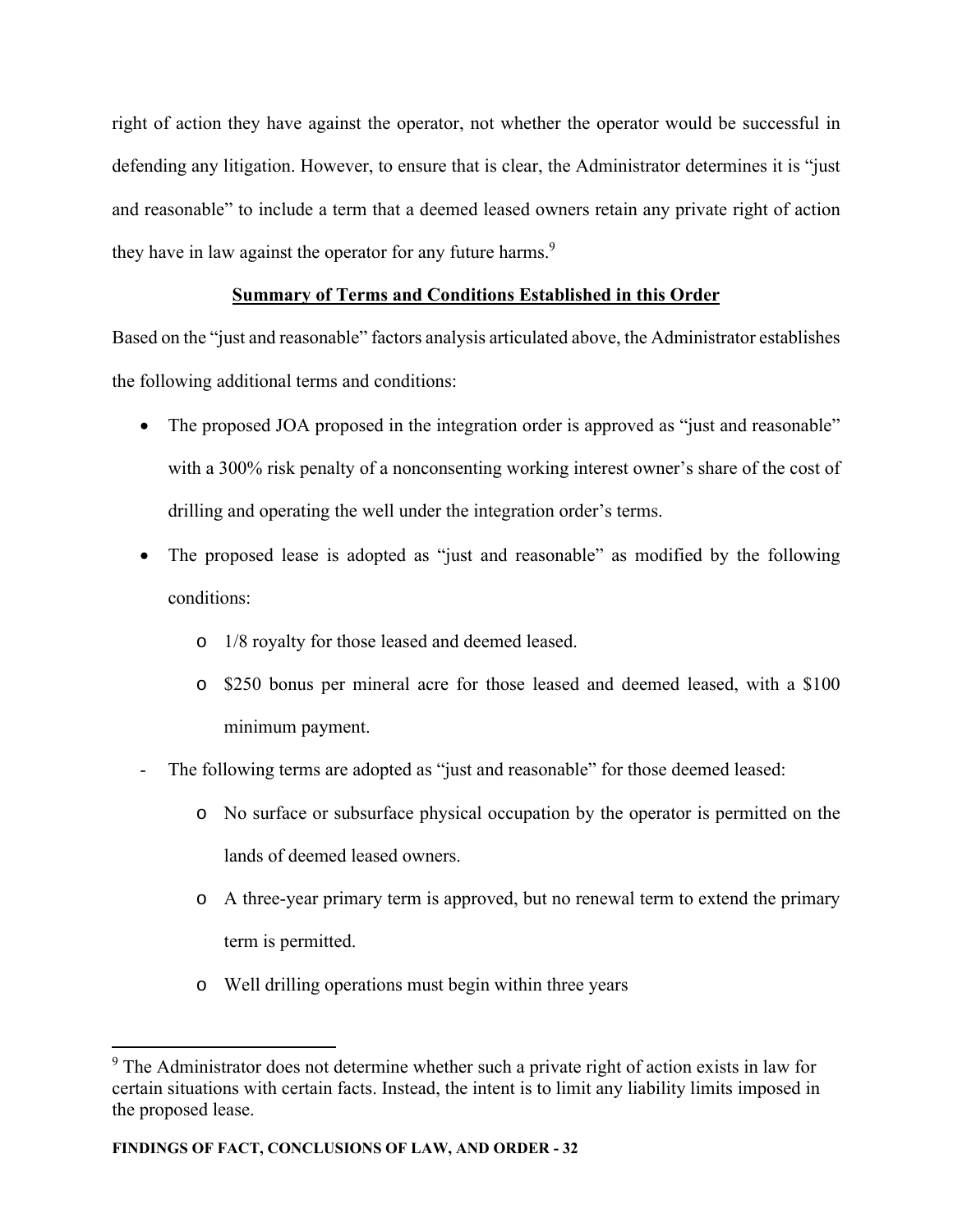- o The order will be terminated one year following cessation of drilling operations if no production is established or two years from the cessation of production from the unit.
- o The operator must comply with Idaho Code §§ 47-331 (Obligation to pay royalties as essence of contract); 47-332 (Reports to Royalty Owners); and 47-333 (Action for Accounting for Royalty).
- o Deemed leased owners retain any private right of action they have in law against the operator for any future harms.
- o Only one (1) well is authorized consistent with the spacing order in Docket No. CC-2020-OGR-01-002.

If Snake River decides to drill additional wells in spacing unit, it must use the appropriate administrative process to make that request.

- Nothing in this integration order alters any duty of care owed to uncommitted mineral interest owners and their property, and nothing in this order shall be interpreted to relieve the operator of any such duty or to shift to uncommitted mineral interest owners any risk of injury arising from or related to any violation of law, environmental damage, injury to real property, personal injury, negligence, or nuisance by the operator.
- This order is applicable to successors or assignees of all parties, except that this order is only applicable to successor / assignee of operator when the current operator files notice with the Administrator and with Administrator approval.

## **ORDER**

 Based on the reasons stated above and based on the evidence in the record, pursuant to Idaho Code §§ 47-320 and 47-328, the Administrator hereby APPROVES the integration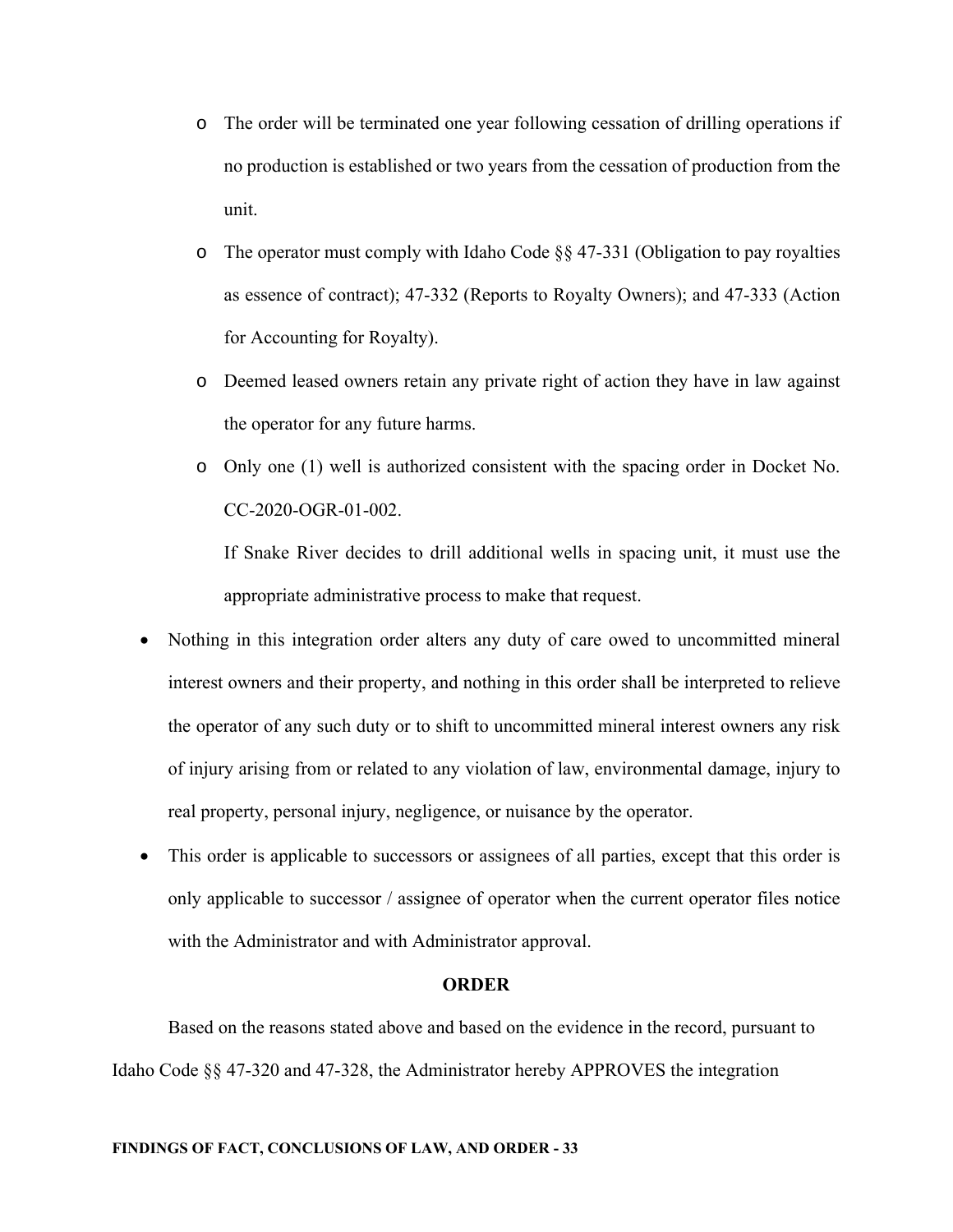application in Docket No. CC-2021-OGR-01-001 according to the terms and conditions requested by the Applicants as modified by the terms and conditions contained herein. To the extent that any terms and conditions in this order conflict with the terms and conditions in the proposed lease, the order's terms and conditions control.

## A. Integration.

All separate tracts within the 640-acre spacing unit in the SE  $\frac{1}{4}$  of Section 10, the SW  $\frac{1}{4}$ of Section 11, NW  $\frac{1}{4}$  of Section 14, and the NE  $\frac{1}{4}$  of Section 15, Township 8 North, Range 5 West, Boise Meridian, Payette County, Idaho, are HEREBY INTEGRATED for the purposes of drilling, developing, and operating one (1) well in the spacing unit, and for the sharing of production therefrom, in accordance with the terms and conditions of this order.

## B. Designated Operator.

Snake River Oil and Gas, LLC, is the designated operator of the well to be drilled within this spacing unit and has the exclusive right to drill, equip, and operate the well.

## C. Operations.

Operations on any portion of the spacing unit will be deemed for all purposes the conduct of operations each separately owned tract in the spacing unit.

## D. Production Allocation.

Production allocated or applicable to a separately owned tract included in the spacing unit shall, when produced, be deemed for all purposes to have been produced from that tract by a well drilled on that tract. From and after this date all production from this spacing unit is integrated and allocated among the interest owners therein according to the proportion that each mineral interest owners' net mineral acreage bears.

## **FINDINGS OF FACT, CONCLUSIONS OF LAW, AND ORDER - 34**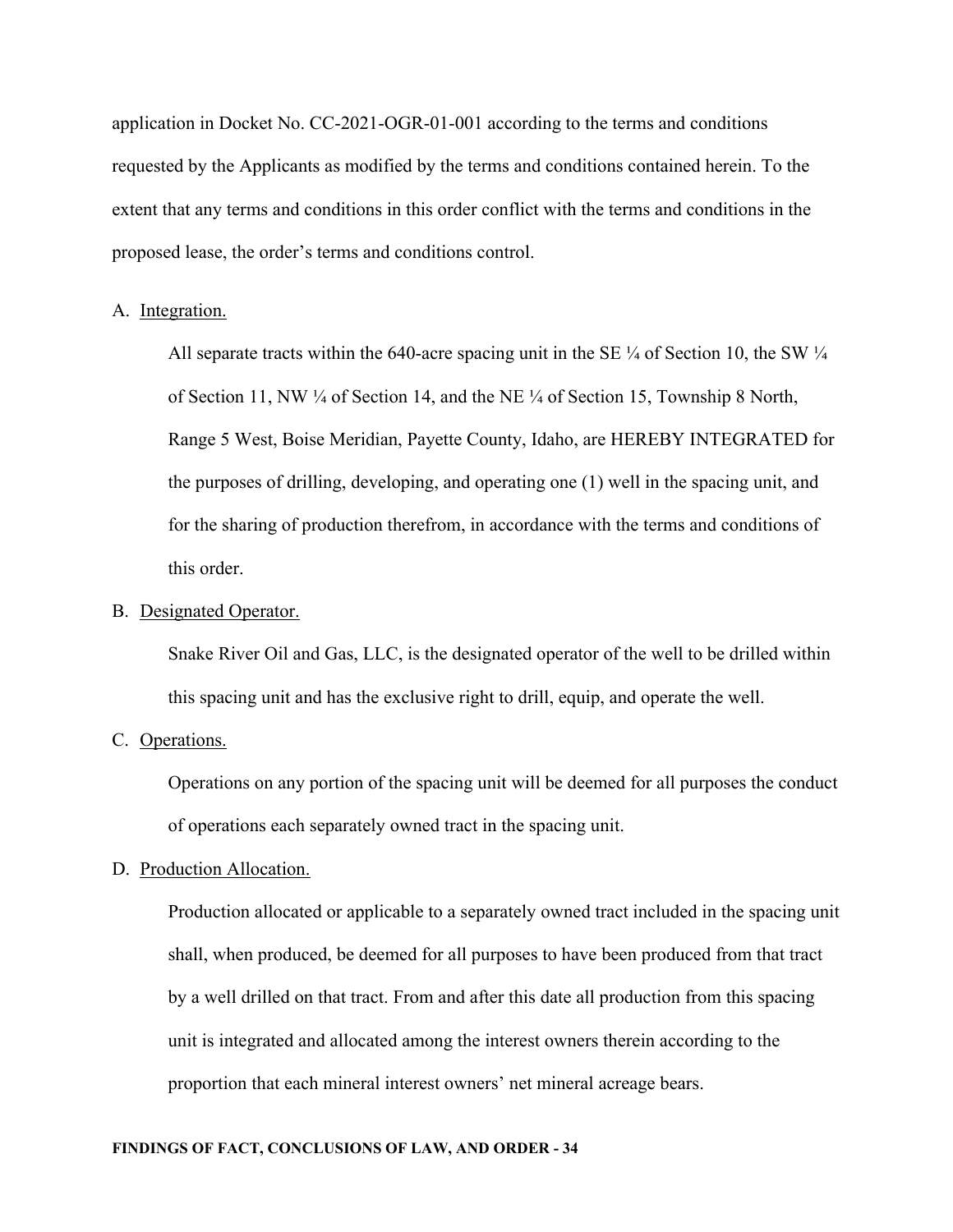# E. Participatory Options.

Consistent with Idaho Code  $\S$  47-320(3), the available participatory options for this spacing

unit are:

- (1) Working Interest Owner. An owner who elects to participate as a working interest owner shall pay the proportionate share of the actual costs of drilling and operating a well allocated to the owner' interest in the spacing unit. Working interest owners who share in the costs of drilling and operating the well are entitled to their respective shares of the production of the well. The operator of the integrated spacing unit and working interest owners shall enter into the joint operating agreement approved in this order.
- (2) Nonconsenting Working Interest Owner. An owner who refuses to share in the risk and actual costs of drilling and operating the well, but desires to participate as a working interest owner. The operator of the integrated spacing unit shall be entitled to recover a risk penalty of 300% of the nonconsenting working interest owner's share of the cost of drilling and operating the well under the terms set forth in the integration order. After all the costs have been recovered by the consenting owners in the spacing unit, the nonconsenting owner is entitled to his respective share of the production of the well and shall be liable for his pro rata share of costs as if the nonconsenting owner had originally agreed to pay the costs of drilling and operating the well. The operator of the integrated spacing unit and nonconsenting owners shall enter into a joint operating agreement approved in this order
- (3) Leased. An owner may enter into a lease with the operator of the integrated spacing unit under the terms and conditions in the integration order. The owner shall receive a 1/8 royalty and \$250 bonus per net mineral acre with a \$100 minimum payment.
- (4) Deemed Leased. If an owner fails to make an election within the 30 days set forth in this order, such owner's interest will be deemed leased under the terms and conditions in this order. The owner shall receive 1/8 royalty and a \$250 bonus per net mineral acre with a \$100 minimum payment.
- F. Election Procedure.

All uncommitted owners in the spacing unit are hereby notified that they have 30 days

from and after the date of the issuance of this order to make known to the operator, Snake

River Oil and Gas, LLC, which of the options above they select to participate in the

integrated spacing unit. This selection shall be made in writing, and mailed to the

following address: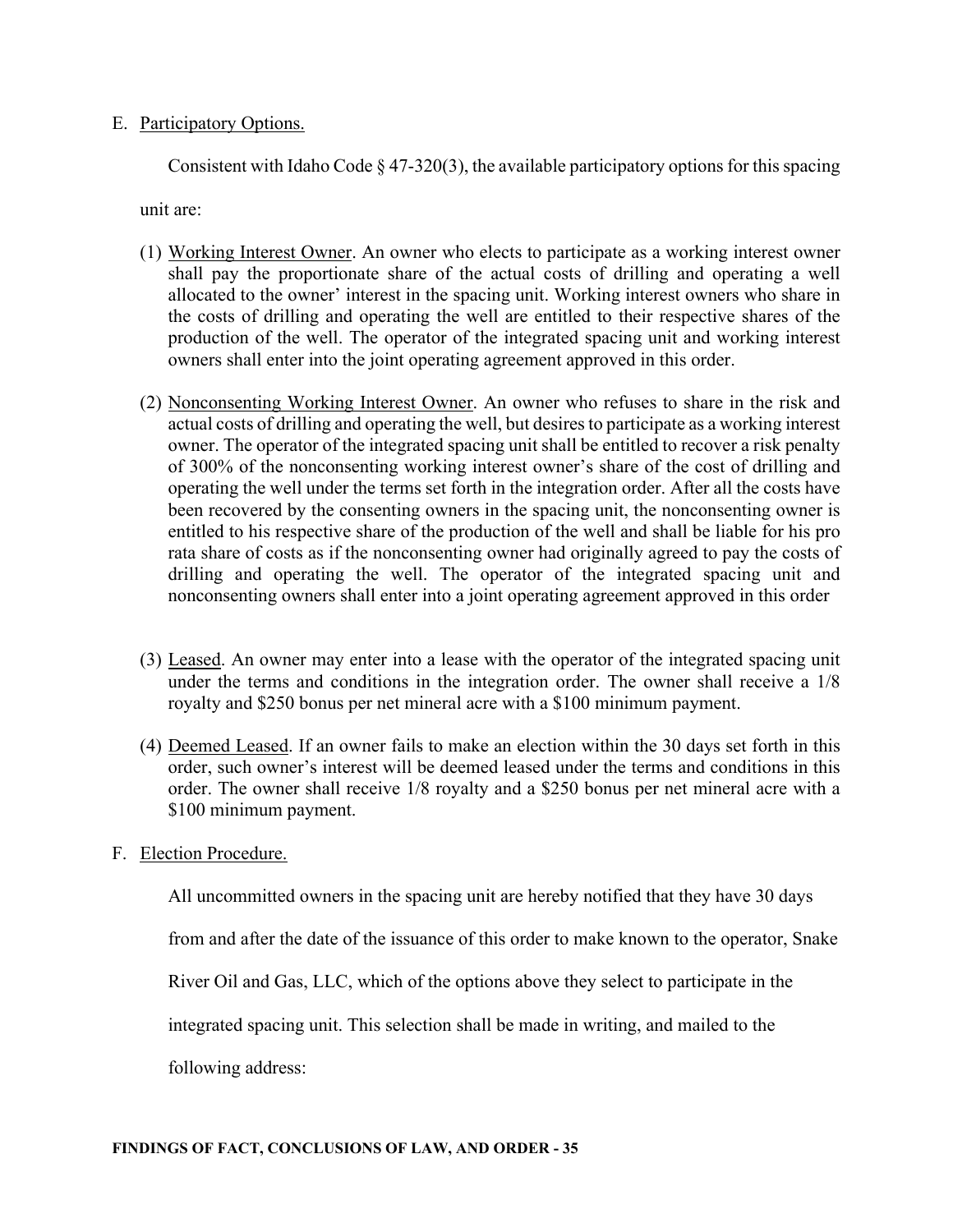Snake River Oil & Gas, LLC P.O. Box 500 Magnolia, AR 71754-0500

A failure to notify Snake River Oil & Gas, LLC, within 30 days of this order shall result in that owner's interest being deemed leased.

#### G. Idaho Code § 47-331

As provided in Idaho Code § 47-331:

- The operator shall make payments in legal tender unless written instructions for payment in kind have been provided.
- Royalty shall be due on all production sold from the leased premise except on that consumed for the direction operation of the producing wells and that lost through no fault of the operator.
- If an operator fails to pay oil and gas royalties to the royalty owner or the owner's assignee within 120 days after the first production of oil and gas under the lease is marketed, or within 60 days for all oil and 90 days for all gas produced and marketed thereafter, the unpaid royalties shall bear interest at the maximum rate of interest authorized under Idaho Code § 28-22-104(1) from the date due until paid. Provided, however, that whenever the aggregate amount of royalties due to a royalty owner for a 12-month period is less than \$100, the operator may remit the royalties on an annual basis without any interest due.
- H. Idaho Code § 47-332

Each royalty payment shall be accompanied by an oil and gas royalty check stub that includes the following information, as provided in Idaho Code  $\S$  47-332: (a) Lease or well identification; (b) Month and year of sales included in the payment; (c) Total volumes of oil, condensate, natural gas liquids or other liquids sold in barrels or gallons, and gas in MCF; (d)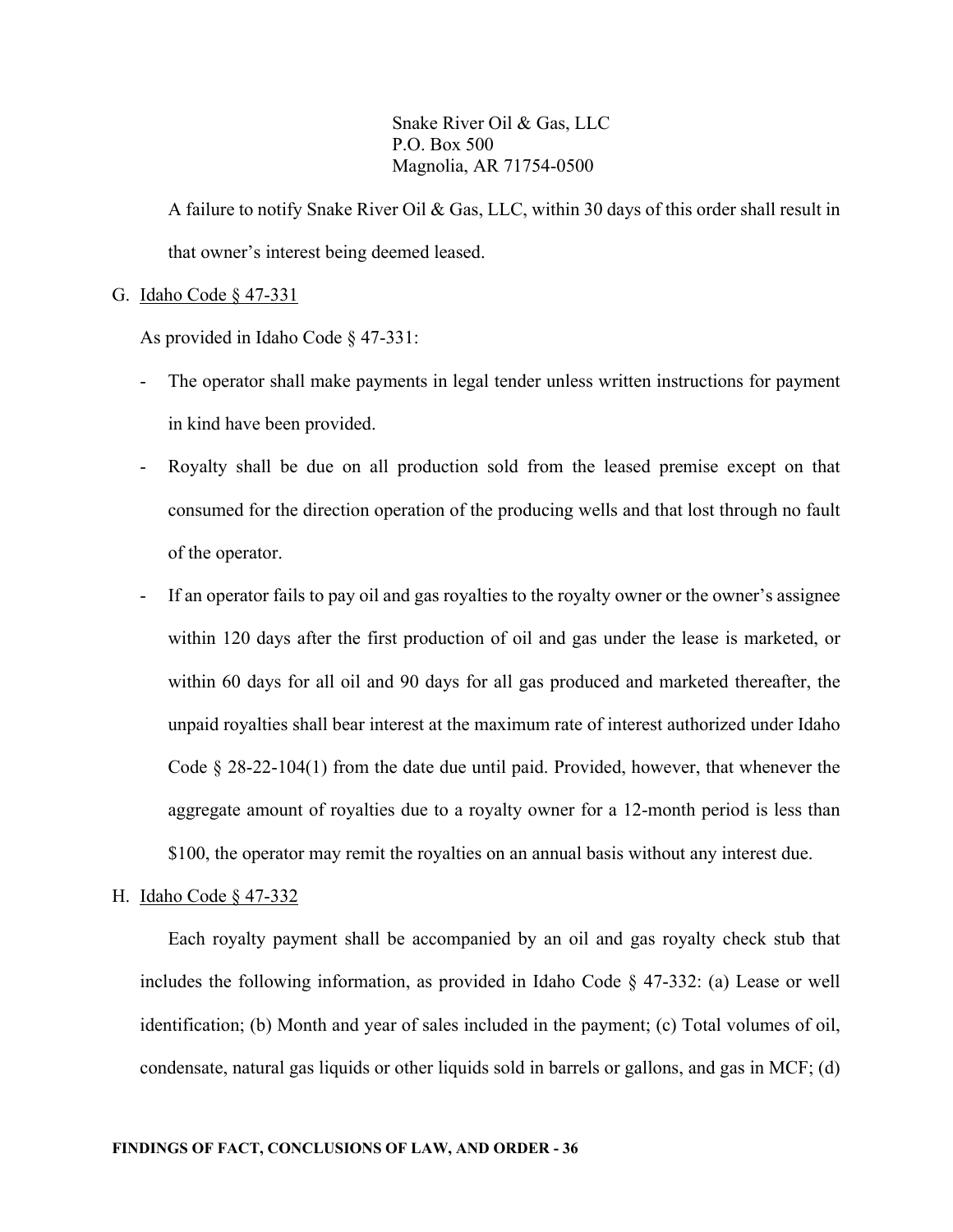Price per barrel, gallon, or MCF, including British thermal unit adjustment of gas sold; (e) Severance taxes attributable to said interest; (f) Net value of total sales attributed to such payment after deduction of severance taxes; (g) Owner's interest in the well, expressed as a decimal to 8 places; (h) Royalty owner's share of the total value of sales attributed to the payment before any deductions; (i) Royalty owner's share of the sales value attributed to the payment, less the owner's share of the severance taxes; (j) An itemized list of any other deductions; and (k) An address at which additional information pertaining to the royalty owner's interest in production may be obtained and questions may be answered. If information is requested by certified mail, an answer must be mailed by certified mail within 30 days of receipt of the request. All revenue decimals shall be calculated to at least 8 decimal places and all oil and gas volumes shall be measured by certified and proved meters.

Additionally, the operator must maintain, for a period of 5 years, and make available to the integrated owners upon request, copies of all documents, records or reports confirming the gross production, disposition and market value including gas meter readings, pipeline receipts, gas line receipts and other checks or memoranda of the amount produced and put into pipelines, tanks, or pools and gas lines or gas storage, and any other reports or records that the integrated owners may require to verify the gross production, disposition and market value.

#### I. Idaho Code § 47-333

As provided in Idaho Code § 47-332, whenever an owner of a royalty interest makes a written demand for an accounting of the oil and gas produced, but no more frequently than once every 24 months, and makes written demand for delivery or payment of his royalty as may then be due upon the person or persons obligated for the delivery or payment of the royalty, and the obligated persons then fail to make the accounting demanded and the payment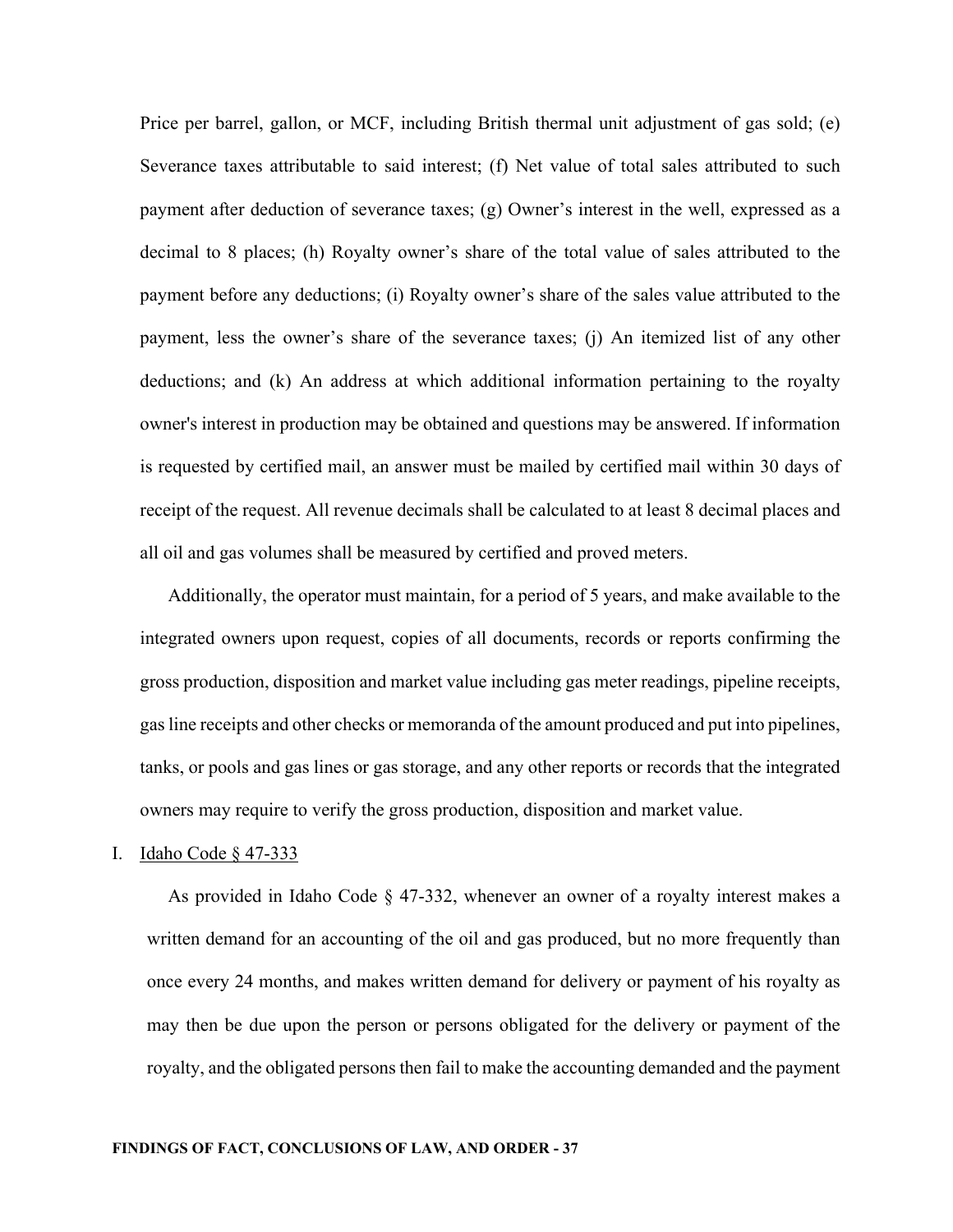or delivery of the royalty due within a period of 90 days following the date upon which the demand is made, then the royalty owner may file an action in the district court of the county wherein the lands are located to compel the accounting demanded and to recover the payment or delivery of the royalty due against the person or persons obligated. In such an action, the prevailing party or parties shall be entitled to reasonable attorney's fees to be allowed by the court, together with the costs allowed to a prevailing party, pursuant to Idaho Code § 12-120.

## J. Additional Terms for those Deemed Leased

- a. No surface or subsurface physical occupation by the operator is permitted on the lands of those deemed leased.
- b. A three-year primary term is approved, but no renewal term to extend the primary term is permitted.
- c. Deemed leased owners retain any private right of action they have in law against the operator for any future harms.

## K. Duty of Care

Nothing in this integration order alters any duty of care owed to uncommitted mineral interest owners and their property, and nothing in this order shall be interpreted to relieve the operator of any such duty or to shift to uncommitted mineral interest owners any risk of injury arising from or related to any violation of law, environmental damage, injury to real property, personal injury, negligence, or nuisance by the operator.

## L. Applicability.

This order is applicable to any successor or assign of all parties subject to the order, except that this order is only applicable to any successor or assign of operator when the current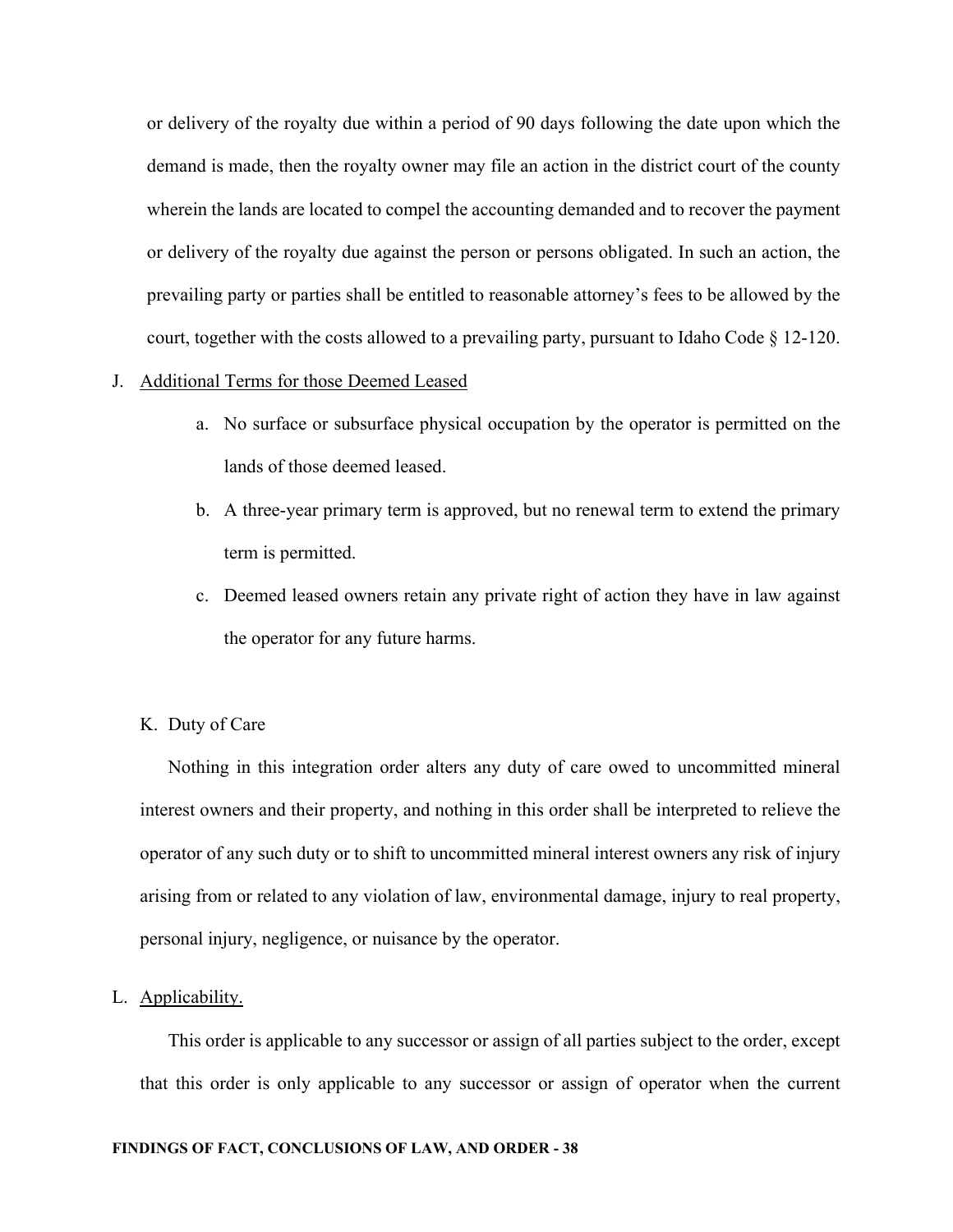operator files a notice with the Administrator and obtains Administrator approval for the transfer.

#### M. Termination

This order will automatically terminate under any of the following conditions: (a) well drilling operations have not been commenced within three years after the effective date; or (b) one year following cessation of drilling operations if no production is established; or (c) two years from the cessation of production from the unit.

### **PROCEDURES AND REVIEW**

Pursuant to Idaho Code  $\S$  47-328(3)(e), the above-captioned order shall not be subject to any motion to reconsider or further review, except for appeal to the Idaho Oil and Gas Conservation Commission. Pursuant to Idaho Code § 47-328(4), this order may be appealed to the Commission by the applicant or any owner who filed an objection or other response to the application within the time required. An appeal must be filed with the Administrator within fourteen (14) calendar days of the date of issuance of the Administrator's written decision. The date of issuance shall be September 16, 2021 which is three (3) calendar days after the Administrator deposits the decision in the U.S. mail. Such appeal shall include the reasons and authority for the appeal and shall identify any facts in the record supporting the appeal. Any person appealing shall serve a copy of the appeal materials on any other person who participated in the proceedings below, by certified mail, or by personal service. Any person who participated in the proceeding below may file a response to the appeal within five (5) business days of service of a copy of the appeal materials. The appellant shall provide the Administrator with proof of service of the appeal materials on other persons.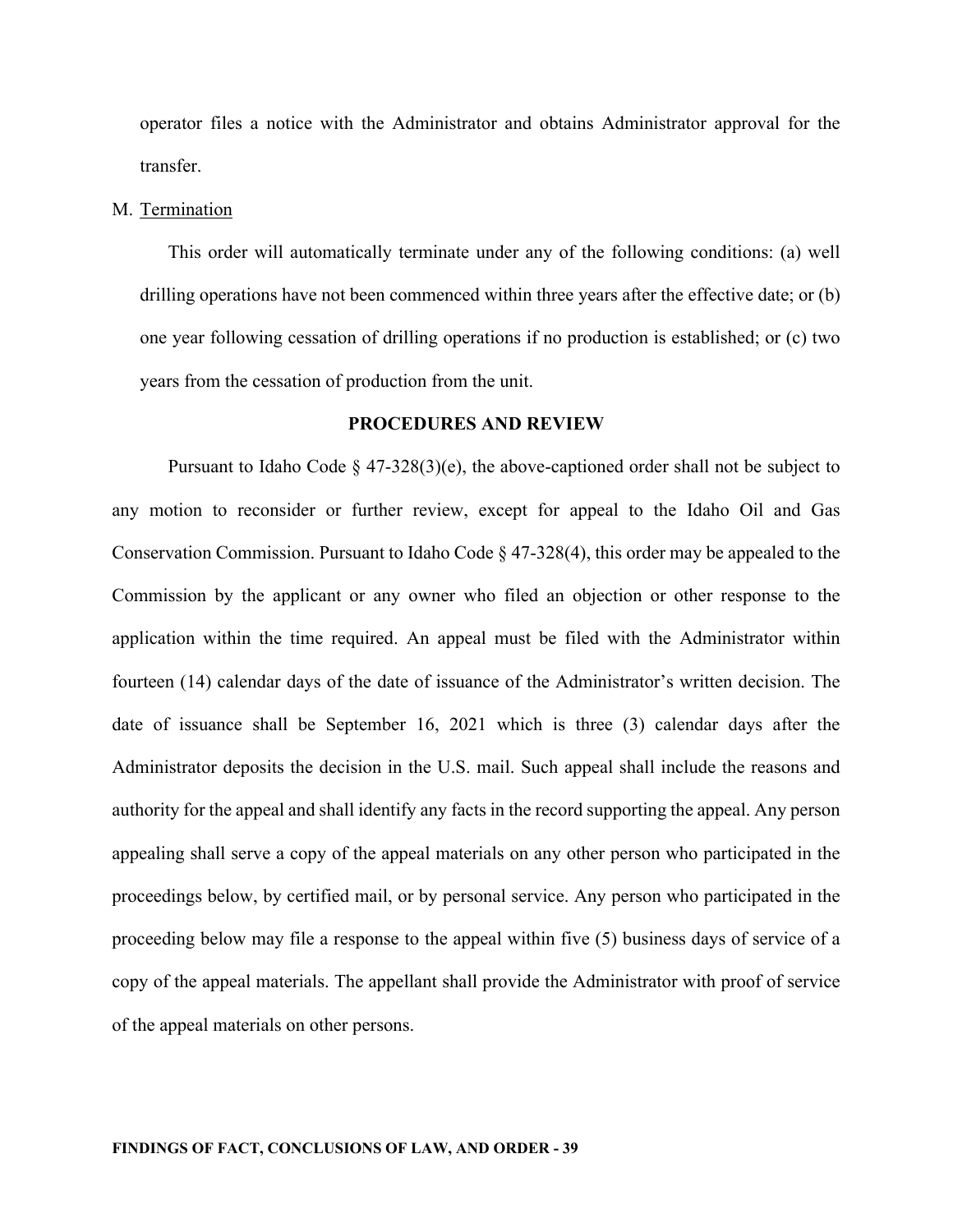If no appeal is filed within the required time, this decision shall become a final order. Idaho

Code § 47-328(6).

Dated this  $13<sup>th</sup>$  day of September 2021.

homas

Richard "Mick" Thomas

Division Administrator Minerals, Public Trust, Oil & Gas Idaho Department of Lands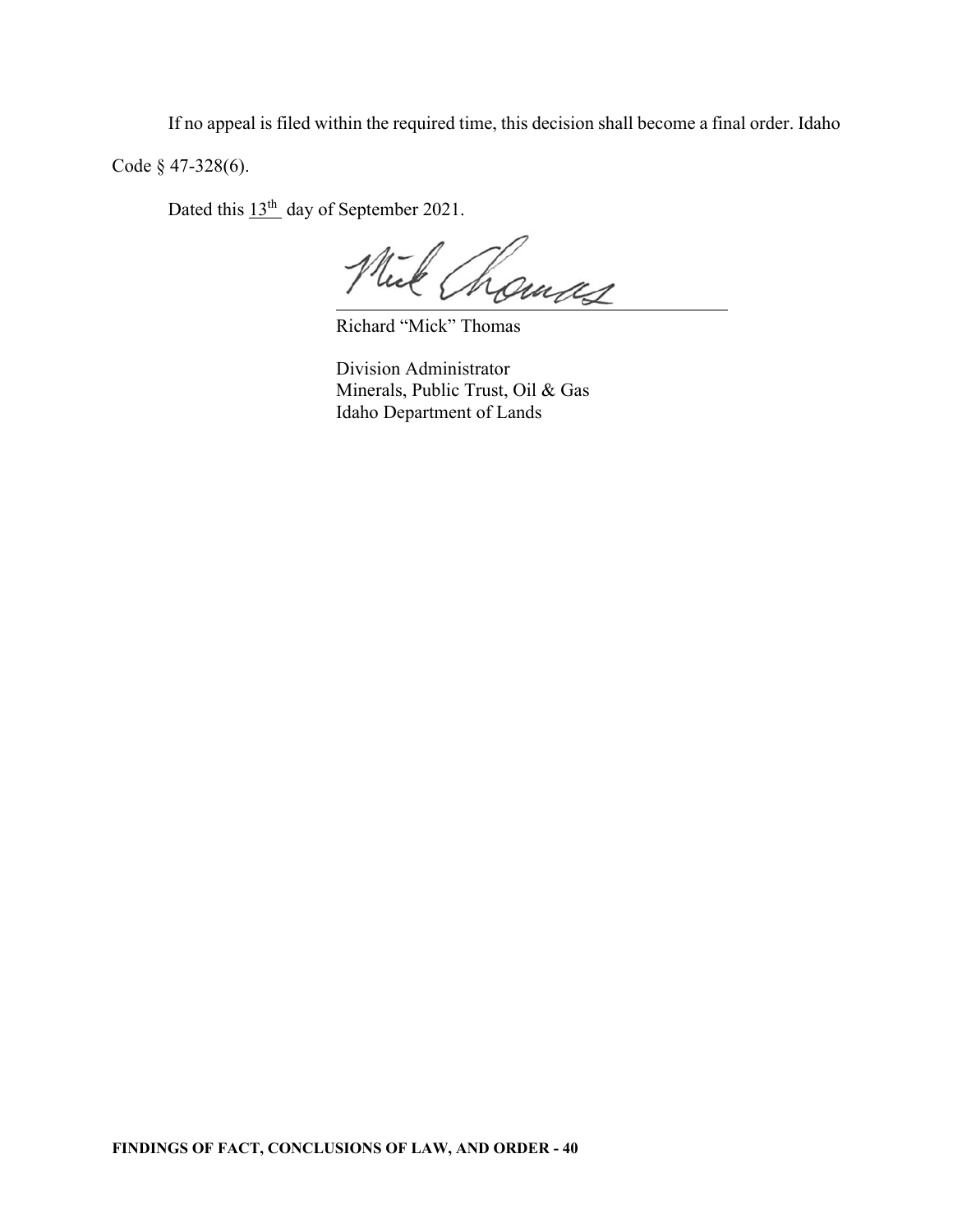### **CERTIFICATE OF MAILING**

 I hereby certify that on this 13th day of September 2021, I caused to be served a true and correct copy of the foregoing by the method indicated below, and addressed to the following:

Snake River Oil & Gas LLC c/o Michael Christian Smith + Malek 101 S. Capitol Blvd, Suite 930 Boise ID 83702

Kristina Fugate Deputy Attorney General PO Box 83720 Boise ID 83720-0010

Joy Vega Deputy Attorney General PO Box 83720 Boise ID 83720-0010

Mick Thomas Idaho Department of Lands PO Box 83720 Boise ID 83720-0050

James Thum Idaho Department of Lands PO Box 83720 Boise ID 83720-0050

Anadarko Land Corp Attn: Dale Tingen 1201 Lake Robbins Dr. The Woodlands, TX 77380

BK Construction, Inc PO Box 802 Fruitland, ID 83619

Brian Buffington Living Trust 2410 N. Alder Dr. Fruitland, ID 83619

- U.S. Mail, postage prepaid
- □ Hand Delivery
- $\boxtimes$  Email: mike@smithmalek.com morgan.burr@smithmalek.com
- Statehouse Mail
- □ Hand Delivery
- $\boxtimes$  Email: kristina.fugate@ag.idaho.gov
- Statehouse Mail
- □ Hand Delivery
- $\boxtimes$  Email: joy.vega@ag.idaho.gov
- U.S. Mail, postage prepaid
- Hand Delivery
- $\boxtimes$  Email: mthomas@idl.idaho.gov
- U.S. Mail, postage prepaid
- **EX** Hand Delivery
- $\boxtimes$  Email: jthum@idl.idaho.gov
- U.S. Mail, postage prepaid
- Hand Delivery
- Email:
- U.S. Mail, postage prepaid
- □ Hand Delivery
- Email:
- U.S. Mail, postage prepaid
- □ Hand Delivery
- Email: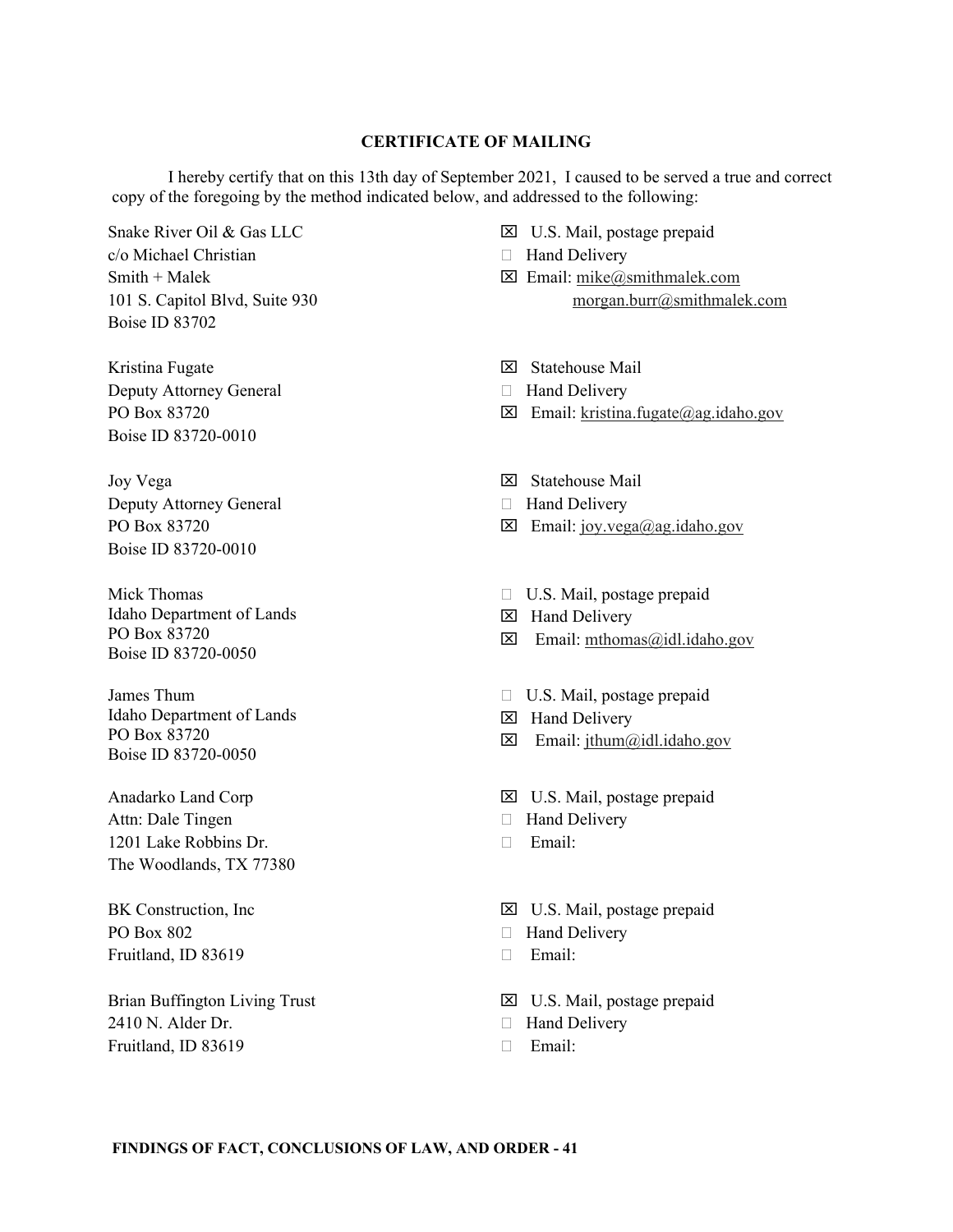Fruitland Capital Trust PO Box 981 Payette, ID 83661

Steven & Michelle Cockerum  $1219$  NW  $16<sup>th</sup>$  Street Fruitland, ID 83619

River Ridge Estates, LLC PO Box 2176 Tualatin, OR 97062

Lynn & Kristina Larsen  $1770$  NW  $24<sup>th</sup>$  Street Fruitland, ID, 83619

Harvey Stepp & Sandra Baker 1840 NW  $24<sup>th</sup>$  Street Fruitland, ID 83619

Troy & Teresa O'Dell PO Box 1051 Fruitland, ID 83619

Douglas & Connie Dorsing PO Box 1005 Fruitland, ID 836169

Kevin & Margery Clevenger 1970 NW  $24<sup>th</sup>$  Street Fruitland, ID 83619

Frandonson Family Trust 2075 Killebrew Dr. Payette, ID 83661

James Piotrowski Piotrowski Durand, Pllc 1020 W. Main St., Suite 440 P.O. Box 2864 Boise, ID 83701

U.S. Mail, postage prepaid

- □ Hand Delivery
- Email:
- U.S. Mail, postage prepaid
- □ Hand Delivery
- Email:
- U.S. Mail, postage prepaid
- $\Box$  Hand Delivery
- Email:
- U.S. Mail, postage prepaid
- □ Hand Delivery
- Email:
- U.S. Mail, postage prepaid
- □ Hand Delivery
- Email:
- U.S. Mail, postage prepaid
- □ Hand Delivery
- Email:
- U.S. Mail, postage prepaid
- $\Box$  Hand Delivery
- $\boxtimes$  Email: ddorsing@fmtc.com
- U.S. Mail, postage prepaid
- Hand Delivery
- Email:
- U.S. Mail, postage prepaid
- □ Hand Delivery
- Email:
- U.S. Mail, postage prepaid
- □ Hand Delivery
- Email: james@idunionlaw.com Molly@idunionlaw.com